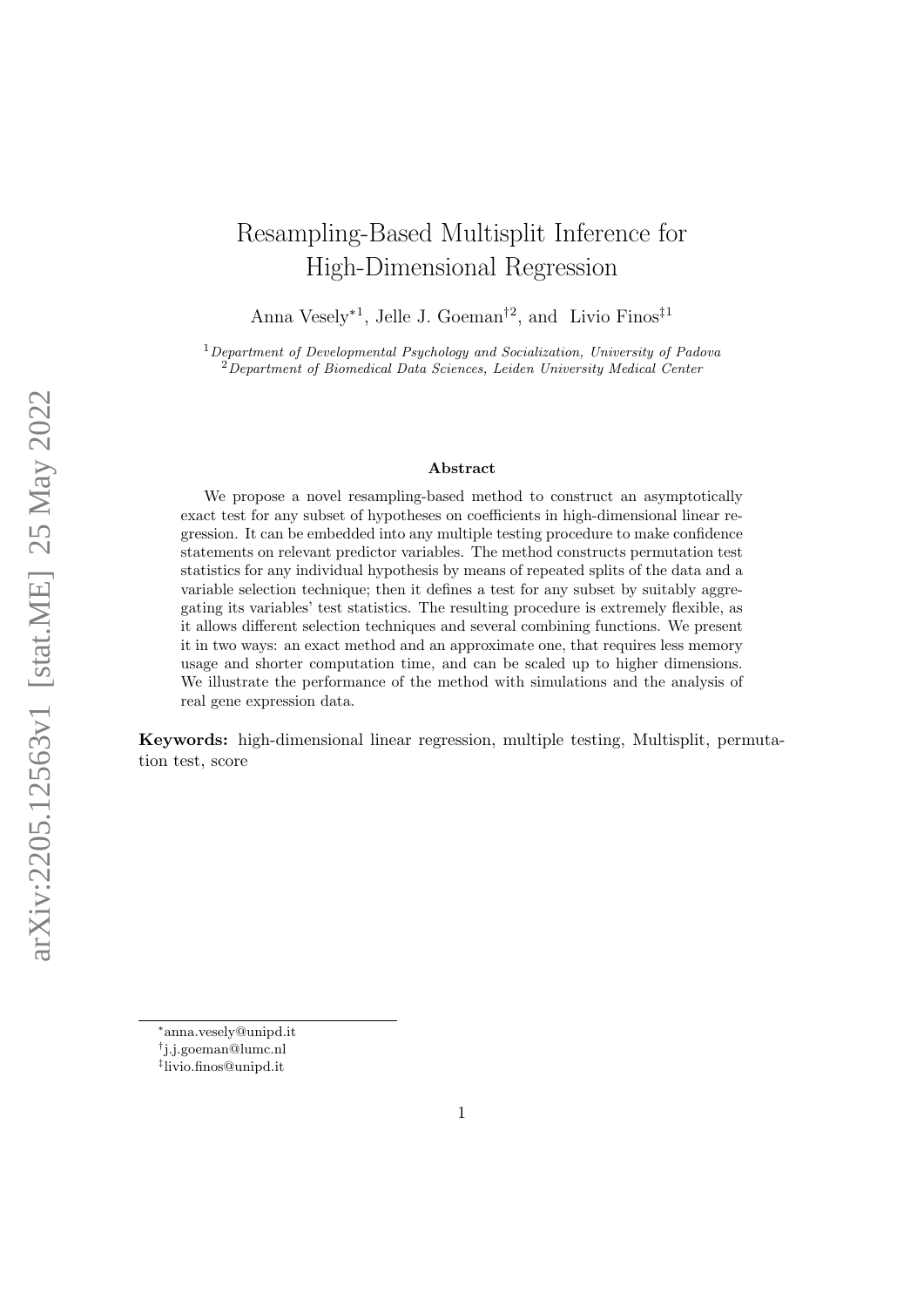# 1 Introduction

In the framework of linear regression, interest usually lies in discovering relevant predictor variables and assessing statistical significance. However, many challenges arise in highdimensional settings, where the number of variables is potentially much larger than the sample size. Different methods have been proposed in literature to obtain error control and significance [Bühlmann, 2013, [Dezeure et al., 2017,](#page-14-1) [Lee et al., 2016,](#page-14-2) [Meinshausen](#page-15-0) and Bühlmann, 2010, [Meinshausen et al., 2009,](#page-15-1) [Wasserman and Roeder, 2009,](#page-15-2) [Zhang](#page-15-3) [and Zhang, 2014\]](#page-15-3); for a review, see [Dezeure et al.](#page-14-3) [\[2015\]](#page-14-3).

In this manuscript we present a novel procedure that provides an asymptotically exact test for any subset of hypotheses on coefficients in high-dimensional linear regression. We rely on the permutation framework, which has proven to be often more powerful than the parametric approach, especially when testing multiple hypotheses [\[Hemerik](#page-14-4) [and Goeman, 2018,](#page-14-4) [Hemerik et al., 2019,](#page-14-5) [Pesarin, 2001,](#page-15-4) [Westfall and Young, 1993\]](#page-15-5). As the proposed procedure allows to test any subset of hypotheses, it can be embedded into multiple testing methods such as the maxT-method [\[Westfall and Young, 1993\]](#page-15-5) and closed testing [\[Marcus et al., 1976\]](#page-14-6). In particular, it allows a form of post-hoc inference if used within closed testing methods that give simultaneous confidence sets for the proportion of true discoveries (TDP) within subsets [\[Genovese and Wasserman, 2006,](#page-14-7) [Goeman and Solari, 2011,](#page-14-8) [Vesely et al., 2021\]](#page-15-6).

To construct our procedure, we employ the sample-splitting framework of the Multisplit [\[Meinshausen et al., 2009\]](#page-15-1), a powerful method that exploits variable selection techniques to compute adjusted p-values for all variables' coefficients. The procedure repeatedly splits the data into two random subsets, using the first to select variables and the second to obtain raw p-values via ordinary least squares (OLS) estimation; then the raw p-values are adjusted and aggregated over the splits. Moreover, we rely on the permutation test introduced by [Hemerik et al.](#page-14-9) [\[2020\]](#page-14-9) and [De Santis et al.](#page-14-10) [\[2022\]](#page-14-10) for parameters in generalized linear models (GLMs), based on sign-flipping score contributions. The test is asymptotically exact, and allows for estimation of other unknown parameters. Moreover, it is robust even for some misspecifications of the model such as overdispersion and heteroscedasticity and, in some cases, in presence of ignored nuisance parameters. Under the correct model, the power has been shown to be comparable to the parametric counterpart.

First, we introduce an approach similar to [Meinshausen et al.](#page-15-1) [\[2009\]](#page-15-1) that constructs permutation test statistics for each individual variable by means of repeated splits of the data, variable selection, and the test of [Hemerik et al.](#page-14-9) [\[2020\]](#page-14-9) and [De Santis et al.](#page-14-10) [\[2022\]](#page-14-10). Then we define an asymptotically exact test for any subset by efficiently aggregating the individual variables' statistics with a suitable function; different combining functions are possible, including the maximum and weighted sums. Finally we propose an approximation of the procedure that requires less memory usage and shorter computation time, and can be scaled up to higher dimensions.

The structure of the manuscript is as follows. In Section [2](#page-2-0) we introduce the model and its assumptions, as well as the Multisplit method [\[Meinshausen et al., 2009\]](#page-15-1) and the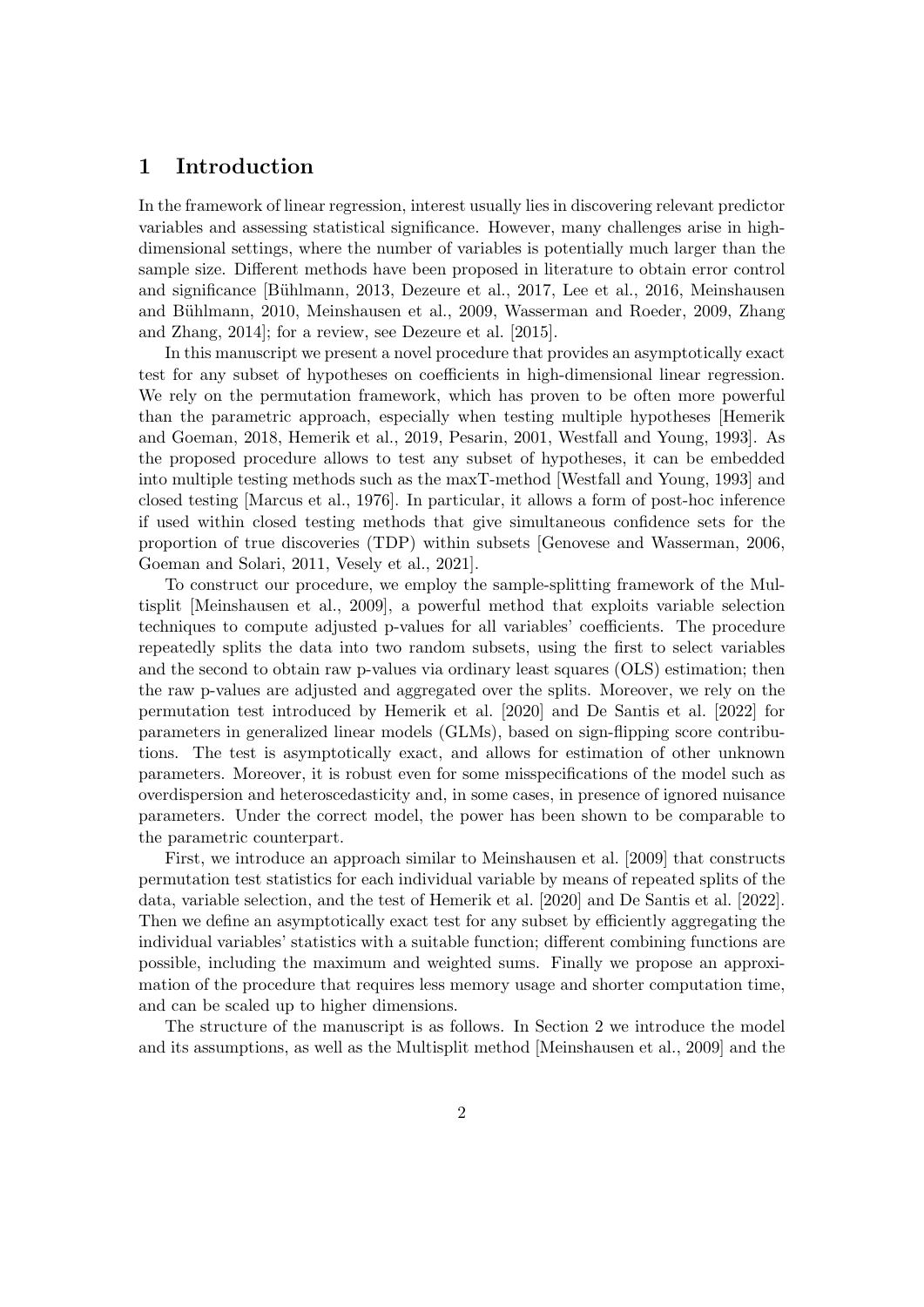test based on sign-flipping score contributions [\[De Santis et al., 2022,](#page-14-10) [Hemerik et al.,](#page-14-9) [2020\]](#page-14-9). Then we define the method and the approximate version in Sections [3](#page-5-0) and [4,](#page-7-0) respectively. Finally, in Sections [5](#page-8-0) ans [6](#page-12-0) we explore the behavior of the proposed methods on simulated and real data. Proofs, algorithmic implementation and some additional results are postponed to the appendix.

# <span id="page-2-0"></span>2 High-dimensional linear regression

In this section we introduce notation and assumptions, as well as the two building blocks of the proposed procedure: the Multisplit method [\[Meinshausen et al., 2009\]](#page-15-1) and the permutation test based on sign-flipping score contributions [\[De Santis et al., 2022,](#page-14-10) [Hemerik et al., 2020\]](#page-14-9). Throughout the paper, we will refer to null hypotheses simply as hypotheses. Moreover, we will denote with capital letters hypotheses, variables and some numerical constants, leaving the distinction to context.

We consider a linear regression framework with n observations and  $m$  variables, potentially high-dimensional  $(n \ll m)$ . The model is

<span id="page-2-3"></span>
$$
\mathbf{Y} = \mathbf{X}\boldsymbol{\beta} + \boldsymbol{\varepsilon}, \qquad \boldsymbol{\varepsilon} \sim \mathcal{N}_n(\mathbf{0}, \sigma^2 \mathbf{I}) \tag{1}
$$

where  $\mathbf{Y} \in \mathbb{R}^n$  is the response vector,  $\mathbf{X} \in \mathbb{R}^{n \times m}$  is a fixed design matrix,  $\boldsymbol{\beta} \in \mathbb{R}^m$  is the vector of unknown coefficients and  $\boldsymbol{\varepsilon} \in \mathbb{R}^n$  is a random error vector. Here  $\mathcal{N}_n$  denotes the multivariate normal distribution of size  $n$ , and **I** is the identity matrix. Even though some results will be asymptotic in  $n$ , for simplicity of notation we omit any dependence on it. Moreover, we assume that  $X^{\top}X/n$  converges to a finite positive semi-definite matrix as  $n \to \infty$ .

We are interested in exploring which variables in  $X$  are active, meaning that they have non-null coefficients and so an effect on the response Y. Let  $\mathcal{M} = \{1, \ldots, m\}$  be the set of variable indices, and  $\mathcal{M}_0 = \{j \in \mathcal{M} : \beta_j = 0\}$  the unknown subset corresponding to inactive variables. For any  $j \in \mathcal{M}$ , we may define the hypothesis

<span id="page-2-2"></span>
$$
H_j\,:\,\beta_j=0,
$$

that is true when  $j \in \mathcal{M}_0$ , regardless of the value of other variables' coefficients. We want to study more variables taken together, i.e., test intersection hypotheses of the form

$$
H_{\mathcal{S}} = \bigcap_{j \in \mathcal{S}} H_j : \beta_j = 0 \text{ for all } j \in \mathcal{S}, \qquad \mathcal{S} \subseteq \mathcal{M}, \ \mathcal{S} \neq \emptyset \tag{2}
$$

with significance level  $\alpha \in [0,1)$ .  $H_{\mathcal{S}}$  is true if all variables in  $\mathcal{S}$  are inactive, i.e.,  $\mathcal{S} \subseteq \mathcal{M}_0$ .

To construct a test for any  $H_{\mathcal{S}}$ , we will rely on a selection procedure that estimates the set of active variables  $\mathcal{M} \setminus \mathcal{M}_0$ , returning a subset  $\mathcal{A} \subseteq \mathcal{M}$ . As in [Meinshausen et al.](#page-15-1) [\[2009\]](#page-15-1), we assume that this procedure has the following properties.

<span id="page-2-1"></span>Assumption 1 (sparsity). The number of selected variables is at most half the sample size:  $|\mathcal{A}| \leq n/2$ , where  $|\cdot|$  denotes the size of a set.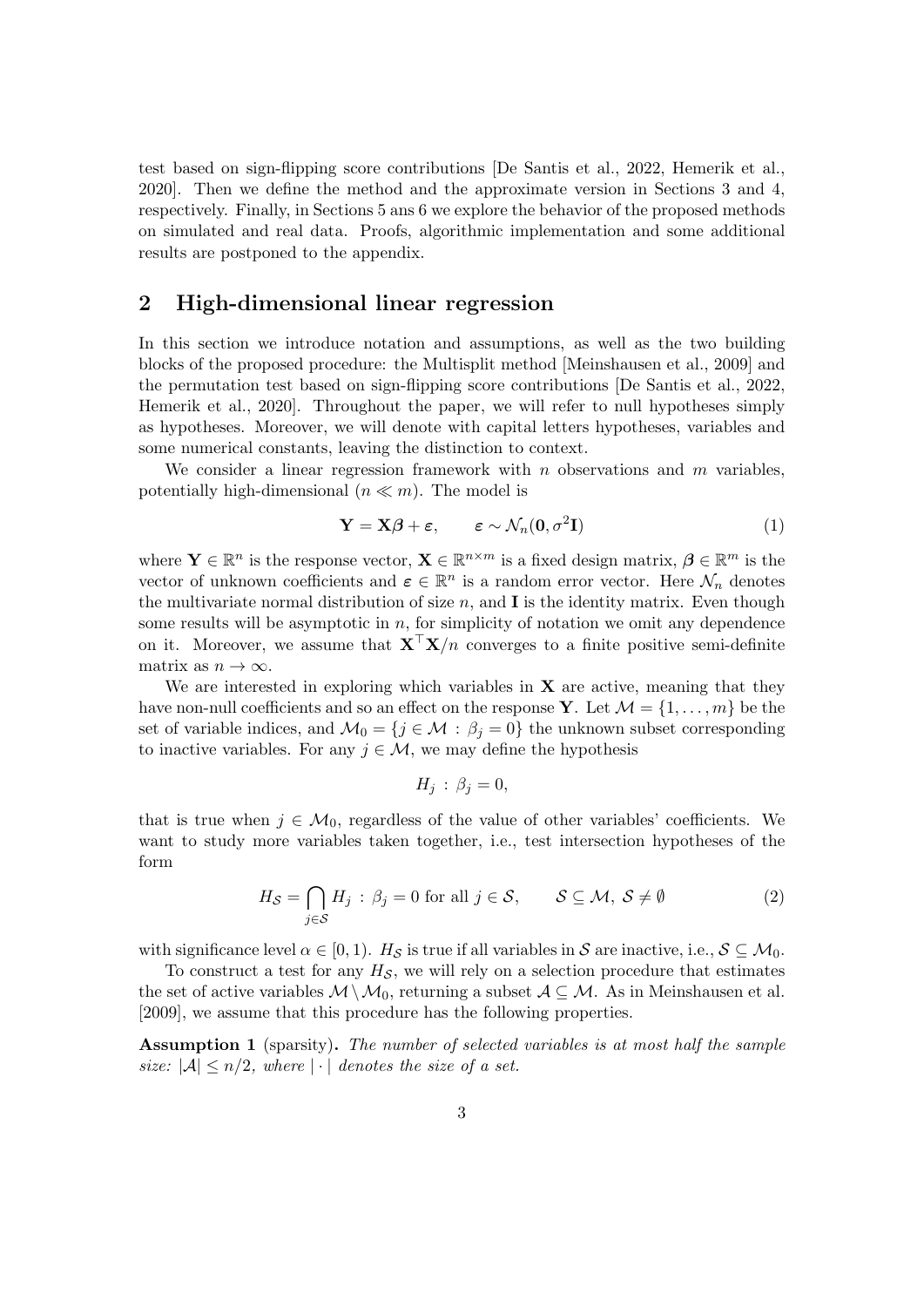<span id="page-3-0"></span>Assumption 2 (screening property). Asymptotically, all truly active variables are selected:

$$
\lim_{n\to\infty}P(\mathcal{M}\setminus\mathcal{M}_0\subseteq\mathcal{A})=1.
$$

The ideal selection procedure, for which the screening property always holds, is an oracle method that always selects all truly active variables, plus eventually some others. Even though such a procedure is not available in practice, we will use it in simulations to show the performance of the proposed method when Assumptions [1](#page-2-1) and [2](#page-3-0) are ensured. When studying real data, we suggest using the Lasso [\[Tibshirani, 1996\]](#page-15-7) with a suitable calibration of the  $\lambda$  parameter, so that it selects enough variables for the screening property to be likely. If  $m_1$  is an estimate of the expected number of active variables, we recommend choosing  $\lambda$  so that the Lasso selects min $(2m_1, n/2)$  variables. If there is no information available to give an estimate  $m_1$ , we recommend selecting as many variables as possible, i.e.,  $n/2$ .

### <span id="page-3-1"></span>2.1 Multisplit

The Multisplit method of [Meinshausen et al.](#page-15-1) [\[2009\]](#page-15-1) is a multiple testing procedure for high-dimensional linear regression that provides adjusted p-values  $p_i$  for each variable  $j \in \mathcal{M}$ . Building on a proposal of [Wasserman and Roeder](#page-15-2) [\[2009\]](#page-15-2), the main idea is to repeatedly split the data into two subsets for a number  $Q$  of times (e.g., the Authors use  $Q = 50$  in simulations). The first subset is used to perform variable selection, while the second is used to compute raw p-values for the selected variables. Then p-values are obtained by adjusting the raw p-values and aggregating over the Q splits.

For each split  $q \in \{1, \ldots, Q\}$ , the *n* observations are randomly partitioned into two subsets  $\mathcal{D}_0^q$  $\frac{q}{0}$  and  $\mathcal{D}^q$  of equal size  $n/2$ . First, observations in  $\mathcal{D}_0^q$  $_0^q$  are employed to obtain an estimate  $\mathcal{A}^q \subseteq \mathcal{M}$  of the set of active variables, using a variable selection procedure for which Assumptions [1](#page-2-1) and [2](#page-3-0) are supposed to hold. Then observations in  $\mathcal{D}^q$  are used to compute raw p-values  $\tilde{p}_i^q$  $_j^q$  for each  $j \in \mathcal{A}^q$  via OLS estimation; raw p-values for non-selected variables are set to 1.

Finally, for each variable  $j \in \mathcal{M}$  the corresponding raw p-values are adjusted as

<span id="page-3-2"></span>
$$
p_j^q = \min\{|\mathcal{A}^q|\,\tilde{p}_j^q, 1\} \qquad (q \in \{1, ..., Q\})
$$
\n(3)

and aggregated over the splits as

$$
p_j = \min\left\{1, \left(1 - \log(\gamma_{\min}) \inf_{\gamma \in (\gamma_{\min}, 1)} C_j(\gamma)\right)\right\} \tag{4}
$$

where

<span id="page-3-3"></span>
$$
C_j(\gamma) = \min \left\{ 1, c_{\gamma}(p_j^1), \ldots, c_{\gamma}(p_j^Q) \right\},\,
$$

 $c_{\gamma}$  is the empirical  $\gamma$ -quantile function, and  $\gamma_{\text{min}} \in (0, 1)$  is a lower bound for  $\gamma$  (typically  $\gamma_{\rm min} = 0.05$ ).

The method identifies as active all variables j with  $p_i \leq \alpha$ . [Meinshausen et al.](#page-15-1) [\[2009\]](#page-15-1) show that this procedure asymptotically controls the family-wise error rate (FWER)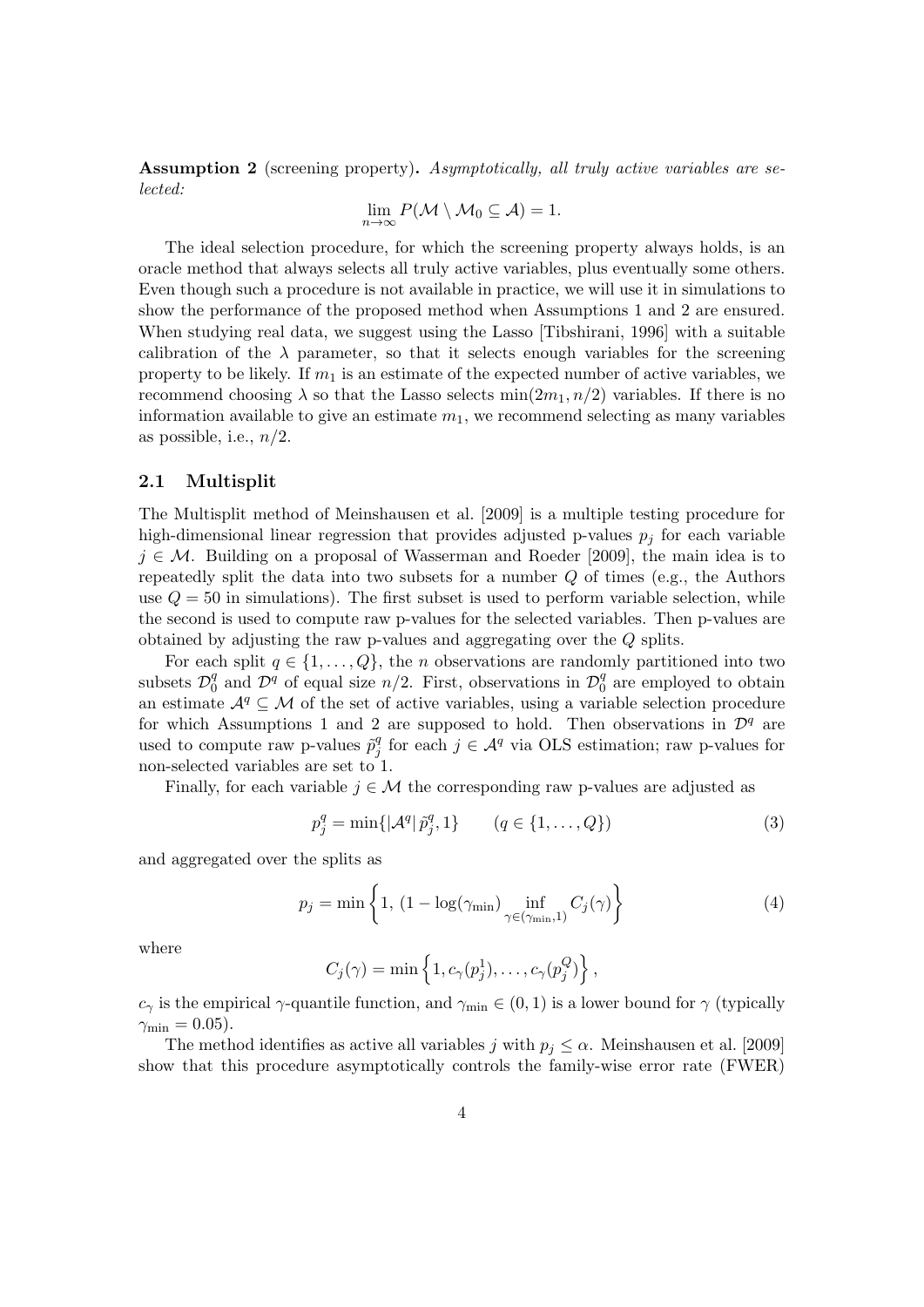at level  $\alpha$ . Moreover, they prove that the p-values can be used to define a procedure with asymptotic control of the false discovery rate (FDR), extending the methodology of [Benjamini and Hochberg](#page-13-0) [\[1995\]](#page-13-0).

An algorithm for the Multisplit method is presented in Section [A.1.](#page-16-0)

#### <span id="page-4-0"></span>2.2 Sign-flipping score contributions

In this section we introduce the permutation test proposed by [Hemerik et al.](#page-14-9) [\[2020\]](#page-14-9) and [De Santis et al.](#page-14-10) [\[2022\]](#page-14-10) restricting to our setting, i.e., linear regression. Throughout this section suppose that the framework is low-dimensional with  $n > m$ .

Fix any variable  $j \in \mathcal{M}$ . To test the individual hypothesis  $H_j$ , [Hemerik et al.](#page-14-9) [\[2020\]](#page-14-9) provide a permutation test constructed from the absolute value of the effective score

$$
T_j^1 = \mathbf{t}_{j1}^\top \mathbf{Y}, \qquad \mathbf{t}_{j1} = \frac{1}{\sqrt{n}} \mathbf{R}_{-j} \mathbf{X}_j \in \mathbb{R}^n,
$$

where  $\mathbf{X}_j \in \mathbb{R}^n$  and  $\mathbf{X}_{-j} \in \mathbb{R}^{n \times (m-1)}$  are obtained from the design matrix X by taking and removing the  $j$ -th column, respectively, and

<span id="page-4-2"></span><span id="page-4-1"></span>
$$
\mathbf{R}_{-j} = \mathbf{I} - \mathbf{X}_{-j} (\mathbf{X}_{-j}^\top \mathbf{X}_{-j})^{-1} \mathbf{X}_{-j}^\top \in \mathbb{R}^{n \times n}
$$
(5)

is the residual maker matrix defined from  $X_{-j}$ .

A critical value for the test statistic  $|T_j^1|$  is constructed using B random transformations of the data. The value of  $B$  does not need to grow with  $m$ ; larger values tend to give more power, but to have non-zero power we only need  $B \geq 1/\alpha$ . Hence let  $\mathbf{F}_1,\ldots,\mathbf{F}_B\in\mathbb{R}^{n\times n}$  be diagonal sign-flipping matrices, where  $\mathbf{F}_1=\mathbf{I}$  is the identity, while the diagonal elements of the other matrices are independently and uniformly drawn from  $\{-1, 1\}$ . These matrices define

$$
T_j^b = \mathbf{t}_{jb}^\top \mathbf{Y}, \qquad \mathbf{t}_{jb} = \frac{1}{\sqrt{n}} \mathbf{R}_{-j} \mathbf{F}_b \mathbf{R}_{-j} \mathbf{X}_j \in \mathbb{R}^n \qquad (b \in \{1, \dots, B\}). \tag{6}
$$

Then a critical value is  $|T_i^{(\lceil(1-\alpha)B\rceil)}$  $\int_j^{(\lceil(1-\alpha)B\rceil)} \lvert$ , where  $|T_j^{(1)}\rangle$  $|T_j^{(1)}|\leq\ldots\leq |T_j^{(B)}|$  $\int_{j}^{\infty}$  are the sorted values, and  $\lceil \cdot \rceil$  denotes the ceiling function. As shown in the following proposition, the resulting test is asymptotically exact, but may be anti-conservative [\[De Santis et al., 2022,](#page-14-10) [Hemerik](#page-14-9) [et al., 2020\]](#page-14-9).

<span id="page-4-3"></span>**Proposition 1.** The test that rejects  $H_j$  when  $|T_j^1| > |T_j^{(\lceil (1-\alpha)B \rceil)}$  $\int_j^{(\lfloor(1-\alpha)D\rfloor)} |$  is asymptotically an  $\alpha$ -level test for any  $j \in \mathcal{M}$ . For finite n, it may be anti-conservative as

$$
var(T_j^1) \ge var(T_j^b) \qquad (b \in \{1, \dots, B\}).
$$

From this framework, [De Santis et al.](#page-14-10) [\[2022\]](#page-14-10) construct a test that is exact for any sample size  $n$ . Observe that, for each transformation  $b$ ,

$$
\text{var}(T^b_j \,|\, \mathbf{F}_b) = \sigma^2 \|\mathbf{t}_{jb}\|^2
$$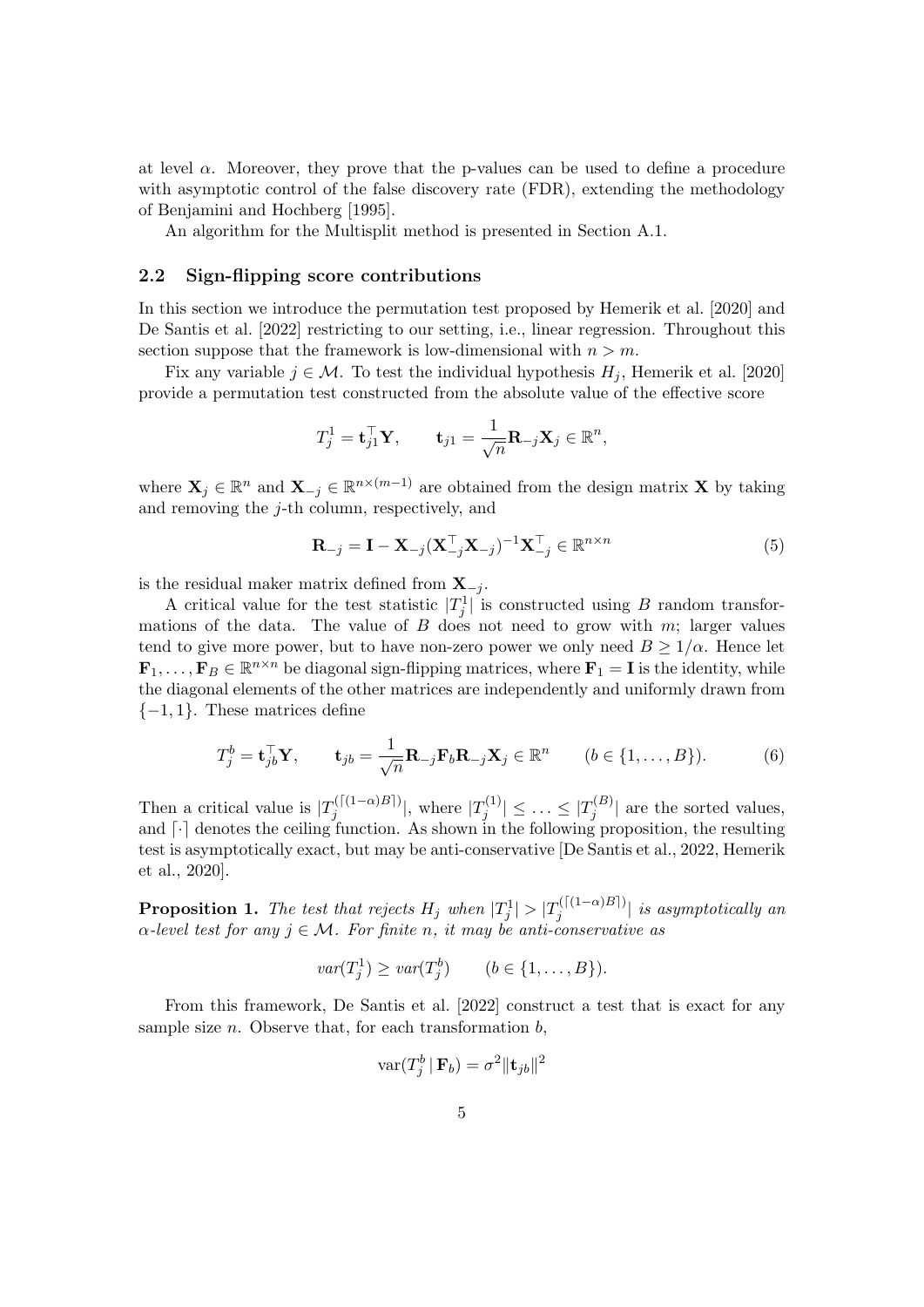where  $\sigma^2$  is unknown but common to all transformations, and  $\|\mathbf{t}_{jb}\| = (\mathbf{t}_{jb}^\top \mathbf{t}_{jb})^{1/2}$  is the Euclidean norm of the known vector  $t_{ib}$ . An exact test can be obtained from the standardized scores

<span id="page-5-2"></span>
$$
\tilde{T}_j^b = \tilde{\mathbf{t}}_{jb}^\top \mathbf{Y}, \qquad \tilde{\mathbf{t}}_{jb} = \begin{cases} \mathbf{0} & \text{if } \|\mathbf{t}_{jb}\| = 0\\ \|\mathbf{t}_{jb}\|^{-1} \mathbf{t}_{jb} & \text{otherwise.} \end{cases} \tag{7}
$$

<span id="page-5-1"></span>**Theorem 1.** The test that rejects  $H_j$  when  $|\tilde{T}_j^1| > |\tilde{T}_j^{(\lceil (1-\alpha)B \rceil)}|$  $\int_{j}^{\ln(1-\alpha)} |j|$  is an  $\alpha$ -level test for any  $j \in \mathcal{M}$ .

In the next section we will rely on the ideas underlying Theorem [1,](#page-5-1) as well as the Multisplit framework, to construct permutation test statistics for each variable in highdimensional linear regression. Then we will show how these statistics may be employed to study sets of variables.

# <span id="page-5-0"></span>3 Resampling-based inference

In this section we propose an asymptotically exact test for any intersection hypothesis  $H<sub>S</sub>$ , as given in [\(2\)](#page-2-2), valid even in high-dimensional settings. The method builds on the idea that we can efficiently construct a test statistic for  $H<sub>S</sub>$  by combining statistics for the individual hypotheses  $H_j$  with  $j \in S$  in a suitable way. We take as combining function any  $g : \mathbb{R}^{|\mathcal{S}|} \longrightarrow \mathbb{R}$  which is increasing in each argument, such as the maximum or (weighted) sums.

First, we prove this in the low-dimensional setting of Section [2.2.](#page-4-0) In this framework, [Hemerik et al.](#page-14-9) [\[2020\]](#page-14-9) provide a permutation test for any intersection hypothesis, but it requires to compute new test statistics for each set  $S$ . In the following lemma we prove that an asymptotically exact test for  $H<sub>S</sub>$  can be defined using a combination of the standardized scores

<span id="page-5-4"></span>
$$
\tilde{T}_{\mathcal{S}}^b = g\left(|\tilde{T}_{j_1}^b|, \ldots, |\tilde{T}_{j_s}^b|\right) \qquad (\mathcal{S} = \{j_1, \ldots, j_s\}, b \in \{1, \ldots, B\}).\tag{8}
$$

<span id="page-5-3"></span>**Lemma 1.** The test that rejects  $H_{\mathcal{S}}$  when  $\tilde{T}_{\mathcal{S}}^1 > \tilde{T}_{\mathcal{S}}^{(\lceil (1-\alpha)B \rceil)}$  $S^{(1(1-\alpha)D)}$  is asymptotically an  $\alpha$ -level test for any non-empty  $S \subseteq M$ .

This way, to study all subsets it is sufficient to compute the  $m$  individual statistics  $\tilde{T}_1, \ldots, \tilde{T}_m$  given in [\(7\)](#page-5-2). The lemma holds equivalently also for the non-standardized version in [\(6\)](#page-4-1).

Now we provide an analogous method for the high-dimensional setting. Similarly to [Meinshausen et al.](#page-15-1) [\[2009\]](#page-15-1), we rely on a variable selection procedure that is assumed to fulfill Assumptions [1](#page-2-1) and [2,](#page-3-0) and we split the data into two subsets for a number Q of times. The first subset is used to select active variables, then the second subset is used to compute effective scores as in [\(6\)](#page-4-1), sum these scores over the splits, and suitably standardize as in [\(7\)](#page-5-2).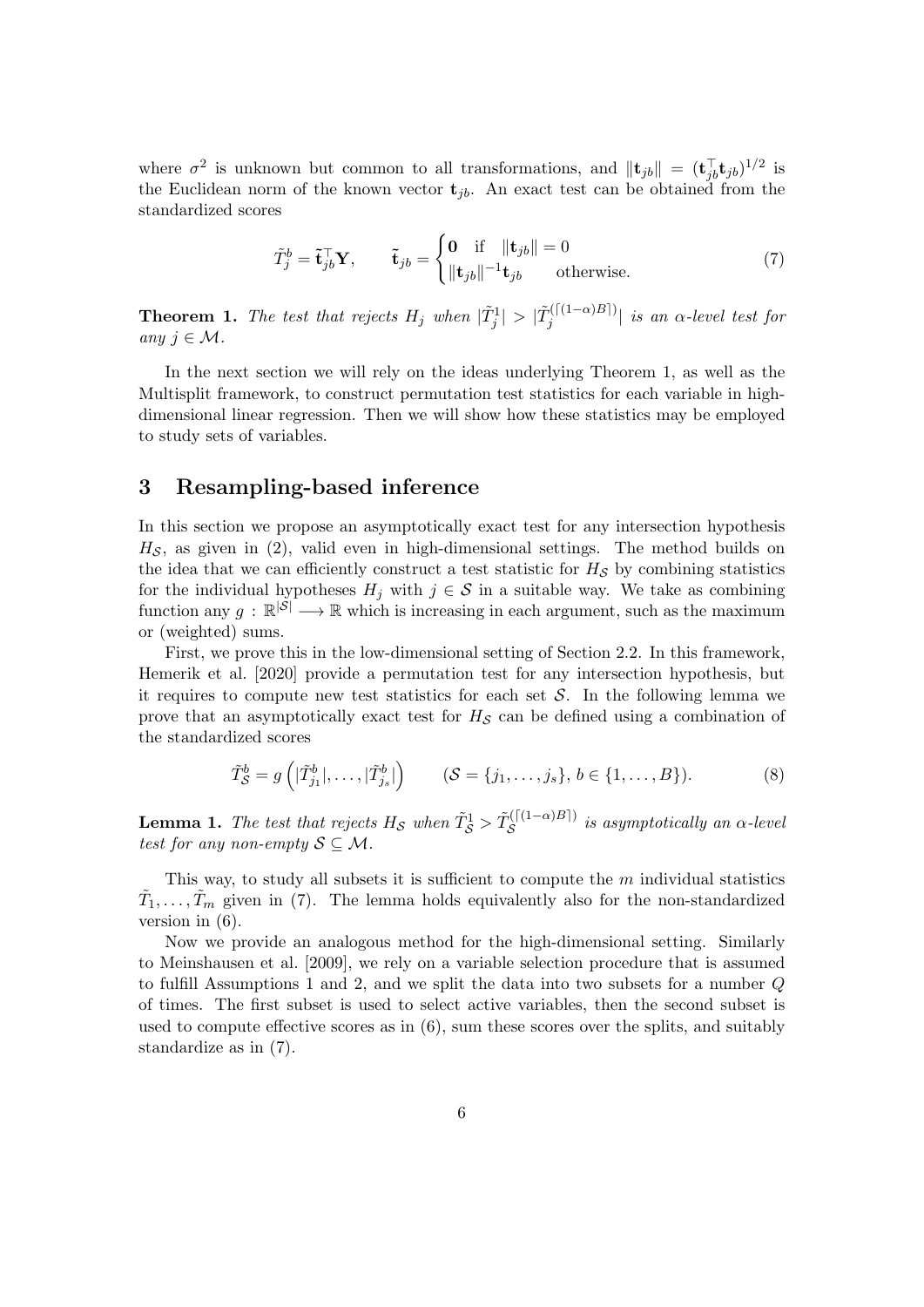Fix B diagonal sign-flipping matrices  $\mathbf{F}_1, \ldots, \mathbf{F}_B \in \mathbb{R}^{n \times n}$ , where  $\mathbf{F}_1 = \mathbf{I}$ , while the diagonal elements of the other matrices are independently and uniformly drawn from  $\{-1, 1\}$ . For each split  $q \in \{1, ..., Q\}$ , we randomly divide observations into two equallysized subsets  $\mathcal{D}_0^q$  $\frac{q}{0}$  and  $\mathcal{D}^q$ . First, we use observations in  $\mathcal{D}_0^q$  $\frac{q}{0}$  to estimate the set of active variables with  $A^q \subseteq M$ . Subsequently, we use observations in  $\mathcal{D}^q$  and selected variables in  $\mathcal{A}^q$  to compute effective scores for all transformations. Particular attention is to be paid to the use of transformations; if the same observation is in  $\mathcal{D}^{q_1}$  and  $\mathcal{D}^{q_2}$ , then it must undergo the same sign-flipping transformations between the two splits. The procedure may be written as follows.

We restrict the design matrix **X** to observations in  $\mathcal{D}^q$  and variables in  $\mathcal{A}^q$ , obtaining

<span id="page-6-3"></span><span id="page-6-2"></span>
$$
\mathbf{X}^q = \mathbf{X}_{\mathcal{D}^q, \mathcal{A}^q}.
$$

For any variable  $j \in \mathcal{M}$ , we define the split's residual maker matrix taking  $\mathbf{R}_{-j}^q = \mathbf{0} \in$  $\mathbb{R}^{n \times n}$ , and substituting

$$
\mathbf{R}_{-j;\mathcal{D}^q,\mathcal{D}^q}^q = \begin{cases} \mathbf{I} - \mathbf{X}_{-j}^q (\mathbf{X}_{-j}^{q\top} \mathbf{X}_{-j}^q)^{-1} \mathbf{X}_{-j}^{q\top} & \text{if } j \in \mathcal{A}^q \\ \mathbf{0} & \text{otherwise.} \end{cases}
$$
(9)

This way, if j is selected elements corresponding to observations in  $\mathcal{D}^q$  are computed from the residual maker matrix defined from  $X^q$ .  $\frac{q}{q-j}$  (see [\(5\)](#page-4-2)); otherwise we obtain the null matrix. The matrices  $\mathbf{R}^q$  $\frac{q}{q-j}$  are used to construct the sum of the effective scores

$$
U_j^b = \sum_{q=1}^Q \frac{1}{\sqrt{n}} \mathbf{X}_j^\top \mathbf{R}_{-j}^q \mathbf{F}_b \mathbf{R}_{-j}^q \mathbf{Y} = \mathbf{u}_{jb}^\top \mathbf{Y}, \qquad \mathbf{u}_{jb} = \frac{1}{\sqrt{n}} \sum_{q=1}^Q \mathbf{R}_{-j}^q \mathbf{F}_b \mathbf{R}_{-j}^q \mathbf{X}_j \tag{10}
$$

for any variable j and any transformation b. Finally, we obtain a standardized score  $\tilde{U}_j^b$ normalizing  $\mathbf{u}_{jb}$ , as in [\(7\)](#page-5-2). Notice that  $\tilde{U}^b_j = 0$  if j is never selected.

These individual test statistics  $\tilde{U}_j^b$  can be combined to test any intersection hypothesis  $H<sub>S</sub>$  analogously to Lemma [1,](#page-5-3) using

<span id="page-6-1"></span>
$$
\tilde{U}_{\mathcal{S}}^{b} = g\left(|\tilde{U}_{j_1}^{b}|, \ldots, |\tilde{U}_{j_s}^{b}|\right) \qquad (\mathcal{S} = \{j_1, \ldots, j_s\}, b \in \{1, \ldots, B\}).\tag{11}
$$

<span id="page-6-0"></span>**Theorem 2.** The test that rejects  $H_{\mathcal{S}}$  when  $\tilde{U}_{\mathcal{S}}^1 > \tilde{U}_{\mathcal{S}}^{(\lceil (1-\alpha)B \rceil)}$  $S$  is asymptotically an  $\alpha$ level test for any non-empty  $S \subseteq M$ .

Similarly to the test of Theorem [1,](#page-5-1) the test for any individual hypothesis  $H_j$  is exact not only asymptotically, but for any sample size  $n$ .

To summarize, we have proposed a method to construct permutation test statistics for all variables in high-dimensional linear regression, using  $Q$  random splits and  $B$  random transformations. These individual test statistics are sufficient to define an asymptotically exact permutation test for any intersection hypothesis  $H_{\mathcal{S}}$ . Indeed, by Theorem [2](#page-6-0) such a test can be obtained combining the statistics for the variables in  $S$  through any function g that is increasing in each argument. As the method provides a test for all  $H<sub>S</sub>$ , it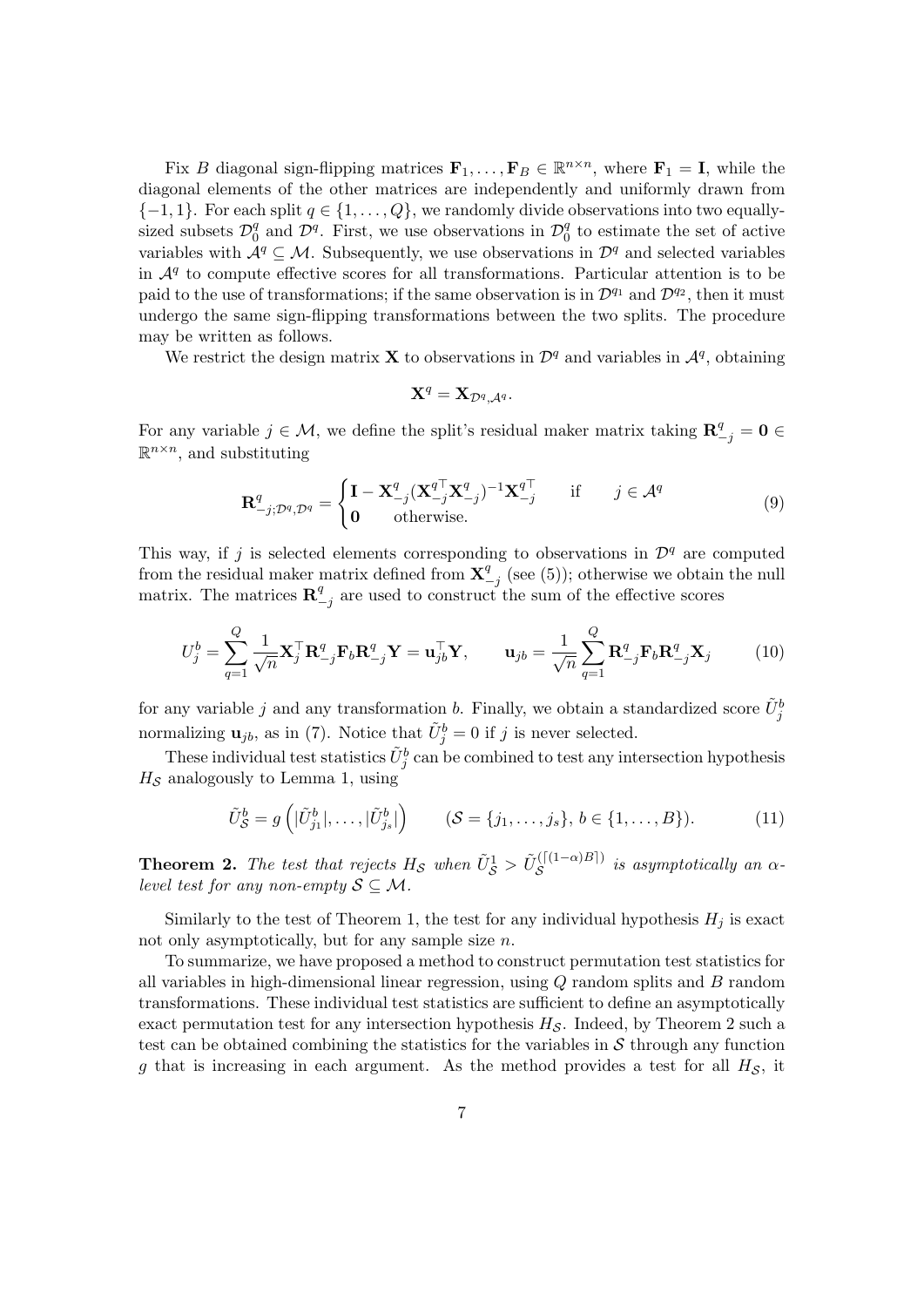can be embedded into multiple testing methods such as the maxT-method [\[Westfall and](#page-15-5) [Young, 1993\]](#page-15-5) (if  $q = \text{max}$ ) and closed testing [\[Marcus et al., 1976\]](#page-14-6). In particular, it can be used within closed testing procedures that give simultaneous confidence sets for the TDP such as [Goeman and Solari](#page-14-8) [\[2011\]](#page-14-8) and, if g is a sum, [Vesely et al.](#page-15-6) [\[2021\]](#page-15-6).

In Section [A.2](#page-16-1) we provide an algorithm for the method. In the worst case, it requires a number of operations of order  $n^4QB$ , and memory usage of order  $n^2Q$ . The high memory usage is due to the need to store, for any variable  $j$ , the residual maker matrices  $\mathbf{R}^1_{-j}, \ldots, \mathbf{R}^Q_{-}$  $\frac{Q}{q}$ . In the following section we will introduce a new procedure that is less computationally expensive.

# <span id="page-7-0"></span>4 Approximate method

Section [3](#page-5-0) provides a procedure to test any intersection hypothesis  $H<sub>S</sub>$  in high-dimensional linear regression. As the method requires intensive memory usage, in this section we propose an approximation that is less expensive. We prove that the resulting approximate method defines an asymptotically exact test, then in the next sections we will study the performance of the two methods, exact and approximate, through simulations and the analysis of real data.

The new approximate method relies on the same procedure introduced in the previous section, but defines new test statistics for which we no longer need to save all the  $\operatorname{residual}$  maker matrices  $\mathbf{R}_{-j}^1, \ldots, \mathbf{R}_{-j}^Q$  $\mathcal{L}_{-j}^Q$ . For any variable  $j \in \mathcal{M}$  and each transformation  $b \in \{1, \ldots, B\}$ , instead of summing the splits' effective scores, we first sum the residual maker matrices

<span id="page-7-3"></span><span id="page-7-2"></span>
$$
\bar{\mathbf{R}}_{-j} = \sum_{q=1}^{Q} \mathbf{R}_{-j}^{q}
$$
 (12)

then use the resulting matrix to compute an overall score

$$
V_j^b = \mathbf{v}_{jb}^\top \mathbf{Y}, \qquad \mathbf{v}_{jb} = \frac{1}{\sqrt{n}} \mathbf{\bar{R}}_{-j} \mathbf{F}_b \mathbf{\bar{R}}_{-j} \mathbf{X}_j. \tag{13}
$$

Finally, we construct a standardized score  $\tilde{V}_j^b$  normalizing  $\mathbf{v}_{jb}$  as in [\(7\)](#page-5-2).

As in the previous section, the individual test statistics  $\tilde{V}_j^b$  can be combined to test any intersection hypothesis  $H_{\mathcal{S}}$ , using

$$
\tilde{V}_{\mathcal{S}}^{b} = g\left(|\tilde{V}_{j_1}^{b}|, \ldots, |\tilde{V}_{j_s}^{b}|\right) \qquad (\mathcal{S} = \{j_1, \ldots, j_s\}, b \in \{1, \ldots, B\})
$$
\n(14)

where  $g : \mathbb{R}^{|S|} \longrightarrow \mathbb{R}$  is a function increasing in each argument.

<span id="page-7-1"></span>**Theorem 3.** The test that rejects  $H_{\mathcal{S}}$  when  $\tilde{V}_{\mathcal{S}}^1 > \tilde{V}_{\mathcal{S}}^{(\omega)}$  $\mathcal{S}^{(\omega)}$  is asymptotically an  $\alpha$ -level test for any non-empty  $S \subseteq M$ .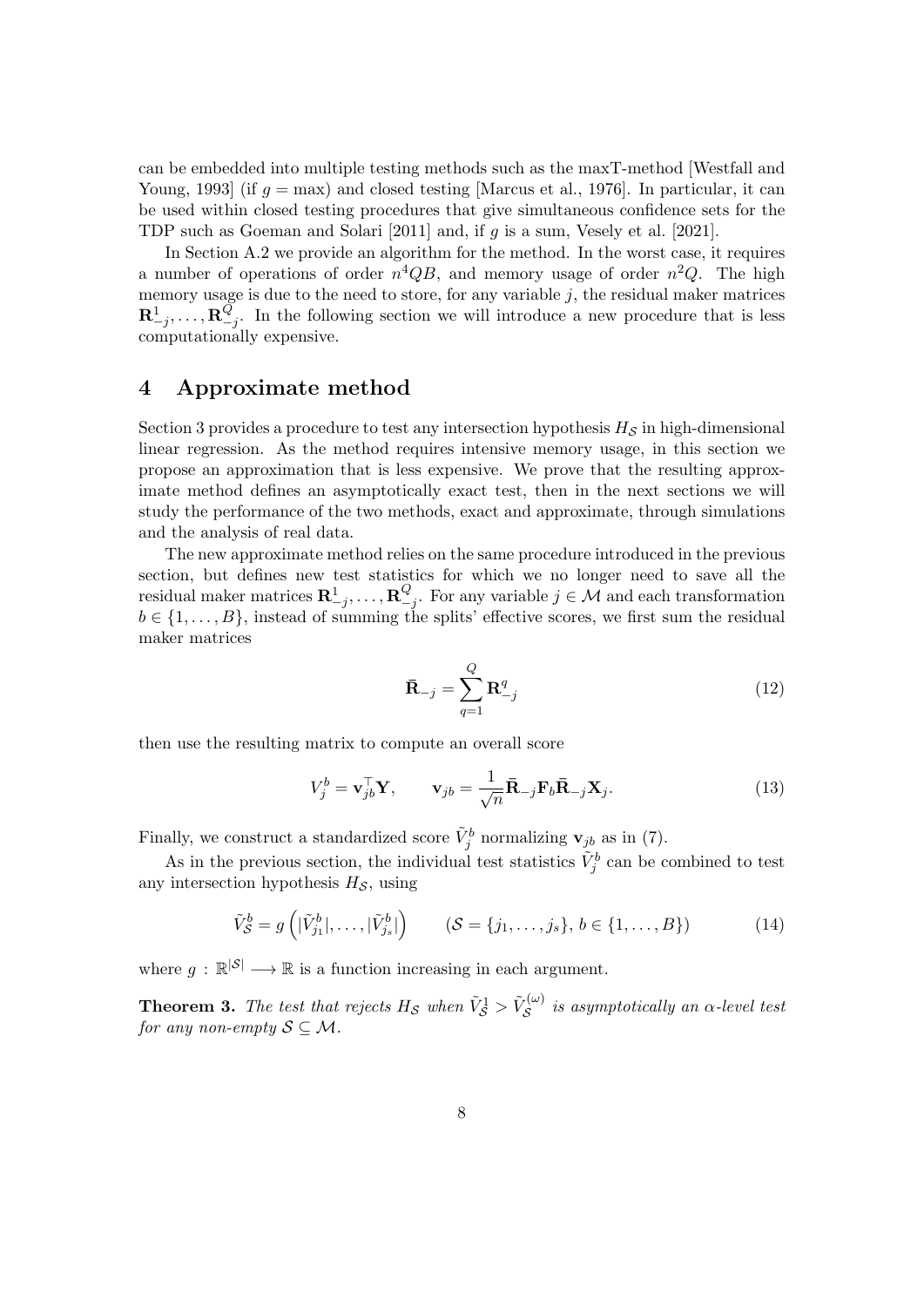In conclusion, Theorem [2](#page-6-0) gives an asymptotically valid, but computationally intensive, procedure to test intersection hypotheses; Theorem [3](#page-7-1) provides a less expensive procedure based on an approximation. In both methods, computing the test statistics for the individual hypotheses  $H_1, \ldots, H_m$  is sufficient to test any intersection hypothesis  $H<sub>S</sub>$ . As a consequence, the methods can be used within multiple testing procedures, as observed in Section [3.](#page-5-0) In the following sections we will use simulated and real data to study the behavior of the approximate method, comparing it to the exact method and the Multisplit of [Meinshausen et al.](#page-15-1) [\[2009\]](#page-15-1), as well as investigating the role of the variable selection procedure. We show in particular that the error control holds in most of the considered settings, even with finite sample size.

An algorithm for the approximate method is provided in Section [A.3.](#page-18-0) The computational complexity is lower than the exact method, but still polynomial in  $n$  and linear both in Q and in B; the memory usage is of order  $n^2$ . As memory operations (write and read) affect the running time of an algorithm, the approximate method will prove to be much faster than the exact.

### <span id="page-8-0"></span>5 Simulations

We use simulations to explore the performance of the proposed exact and approximate methods of Sections [3](#page-5-0) and [4.](#page-7-0) First we compare the two methods, then we further investigate the behavior of the approximate method, comparing it to the Multisplit [\[Meinshausen et al., 2009\]](#page-15-1) and using different variable selection procedures. We correct for multiplicity with the maxT-method [\[Westfall and Young, 1993\]](#page-15-5), corresponding to the combining function  $q = \max$  in [\(11\)](#page-6-1) and [\(14\)](#page-7-2). The proposed methods and the Multisplit are implemented in the packages splitFlip [\[Vesely, 2021\]](#page-15-8) and hdi [\[Meier et al., 2021\]](#page-15-9) developed in R [\[R Core Team, 2017\]](#page-15-10), respectively.

We use the same simulation settings proposed in [Meinshausen et al.](#page-15-1) [\[2009\]](#page-15-1). The design matrix **X** is defined in two ways. First we take the real  $71 \times 4,088$  design matrix of the riboflavin dataset from the R package hdi [\[Meier et al., 2021\]](#page-15-9), which contains gene expression levels of *Bacillus subtilis*. Then we simulate a  $n \times m$  Toeplitz design matrix coming from a centered multivariate normal distribution with  $cov(\mathbf{X}_j, \mathbf{X}_h) = \rho^{|j-h|}$ for  $j, h \in \mathcal{M}$ . Subsequently, the response variable is computed as in [\(1\)](#page-2-3), where the coefficient vector  $\beta$  is such that  $m_1$  elements are non-null, with values either all equal to 1 (uniform-strength setting) or equal to  $1, 2, \ldots, m_1$  (increasing-strength setting). The error standard deviation  $\sigma$  is computed so that the signal-to-noise ratio is SNR.

We analyze the set M of all variables with significance level  $\alpha$ , using B random sign-flipping transformations and Q random splits of the data. We consider two variable selection procedures that select  $2m_1$  variables: an oracle method where all truly active variables are always selected, and the Lasso with suitable λ-calibration. As observed in Section [2,](#page-2-0) the oracle selection allows to emphasize the behavior of the proposed methods when assumptions are met, while the Lasso allows to appreciate the performance in practical applications, when oracle selection is not feasible.

As a basic scenario, we fix  $m_1 = 5$ , SNR = 4 and  $Q = 50$ , and we use the oracle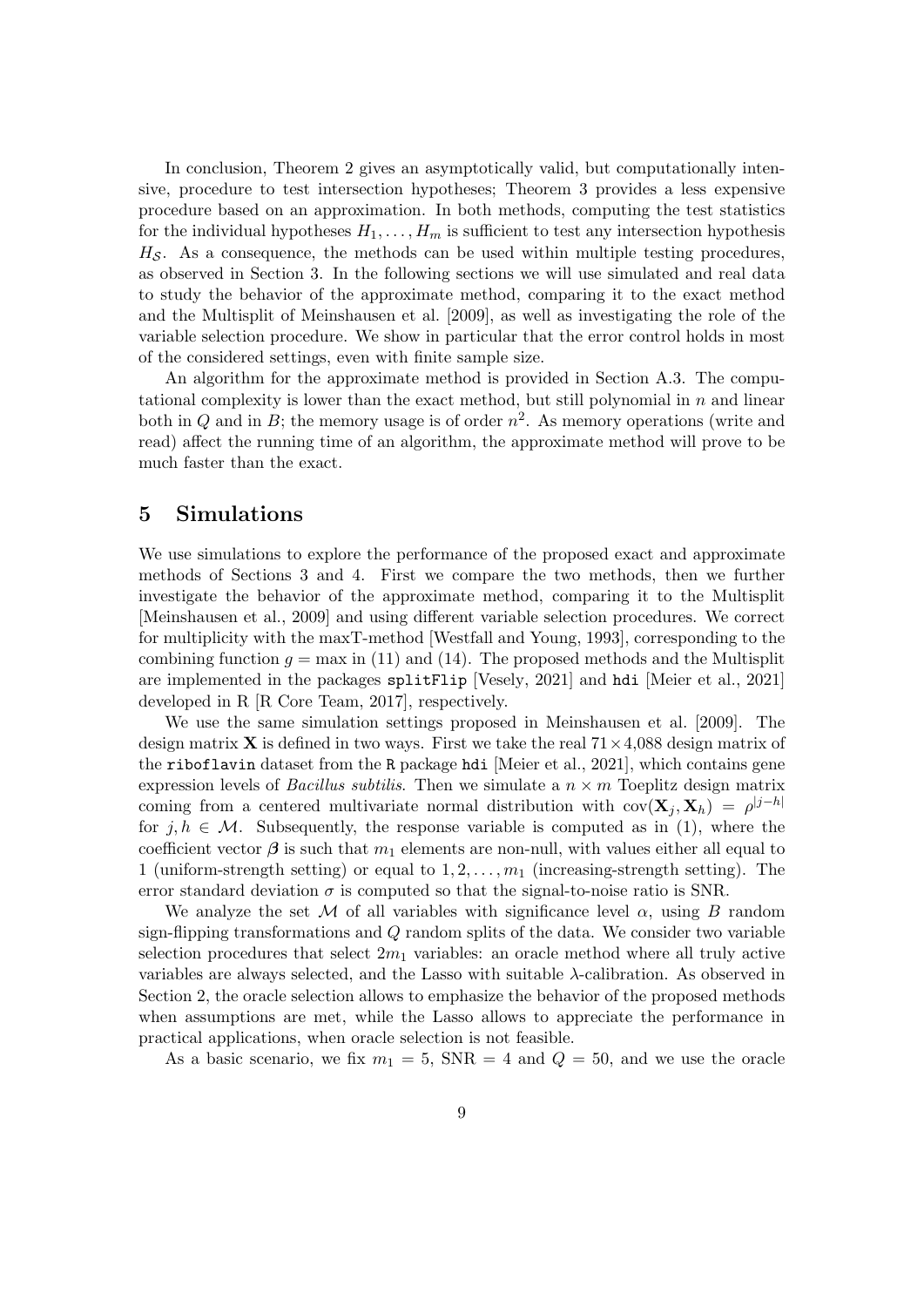<span id="page-9-0"></span>Table 1: Real design matrix: results for the approximate and exact methods using Q splits.

|             | approximate |       | exact |       |
|-------------|-------------|-------|-------|-------|
| $\omega$    | 10          | 50    | 10    | 50    |
| <b>FWER</b> | 0.046       | 0.048 | 0.045 | 0.048 |
| rejections  | 3.1         | 3.4   | 3.9   | 3.9   |
| time(s)     | 7.4         | 32.3  | 12.8  | 59.8  |

selection procedure; moreover, we take  $n = 100$ ,  $m = 100$  and  $\rho \in \{0, 0.2, 0.5, 0.7, 0.9\}$ for the simulated design matrix. Then we expand this scenario, varying some of the parameters in the different analyses. For each setting, we simulate data 1000 times. We compute the number of rejections as the mean over the simulations, and the FWER as the proportion of simulations where the method rejects  $H_j$  for at least one inactive variable  $j$ . Results are shown only for the uniform-strength setting, as those for the increasing-strength setting display the same behavior.

### 5.1 Approximate and exact

We compare the approximate method of Section [4](#page-7-0) with the exact method of Section [3,](#page-5-0) expanding the basic scenario with  $Q \in \{10, 50\}$ . Results for the real design matrix are in Table [1.](#page-9-0) In this case, both methods control the FWER; the approximate is slightly less powerful, but faster.

Results for the simulated design matrix are shown in Appendix [B.1.](#page-18-1) The FWER is always controlled by the exact method, while it is slightly higher for the approximate in one setting ( $\rho = 0.7$  and  $Q = 50$ ). In terms of number of rejections, the approximate method is close to the exact, especially when the number of splits is high. The computation time is at most 32 seconds for the approximate, and 168 seconds for the exact.

### <span id="page-9-1"></span>5.2 Approximate and Multisplit

Now we compare the approximate method with the Multisplit of [Meinshausen et al.](#page-15-1) [\[2009\]](#page-15-1). We expand the basic scenario taking  $m_1 \in \{5, 10\}$  and  $\text{SNR} \in \{0.25, 1, 4, 16\}$ , as well as  $m \in \{100, 1000\}$  for the simulated design matrix. The settings with  $\rho = 0.5$ correspond to those investigated in [Meinshausen et al.](#page-15-1) [\[2009\]](#page-15-1).

Figures [2](#page-11-0) and [1](#page-10-0) contain results for the real design matrix, for which the approximate method always controls the FWER and is more powerful than the Multisplit.

Considering the simulated design matrix, for which results are shown in Appendix [B.2,](#page-18-2) the proposed method control the FWER when the covariance parameter  $\rho$  is not too high, or the signal-to-noise ratio SNR is particularly low. Among the scenarios where the FWER is controlled, the method is always more powerful than the Multisplit, with greatest differences when  $\rho$  and SNR are low.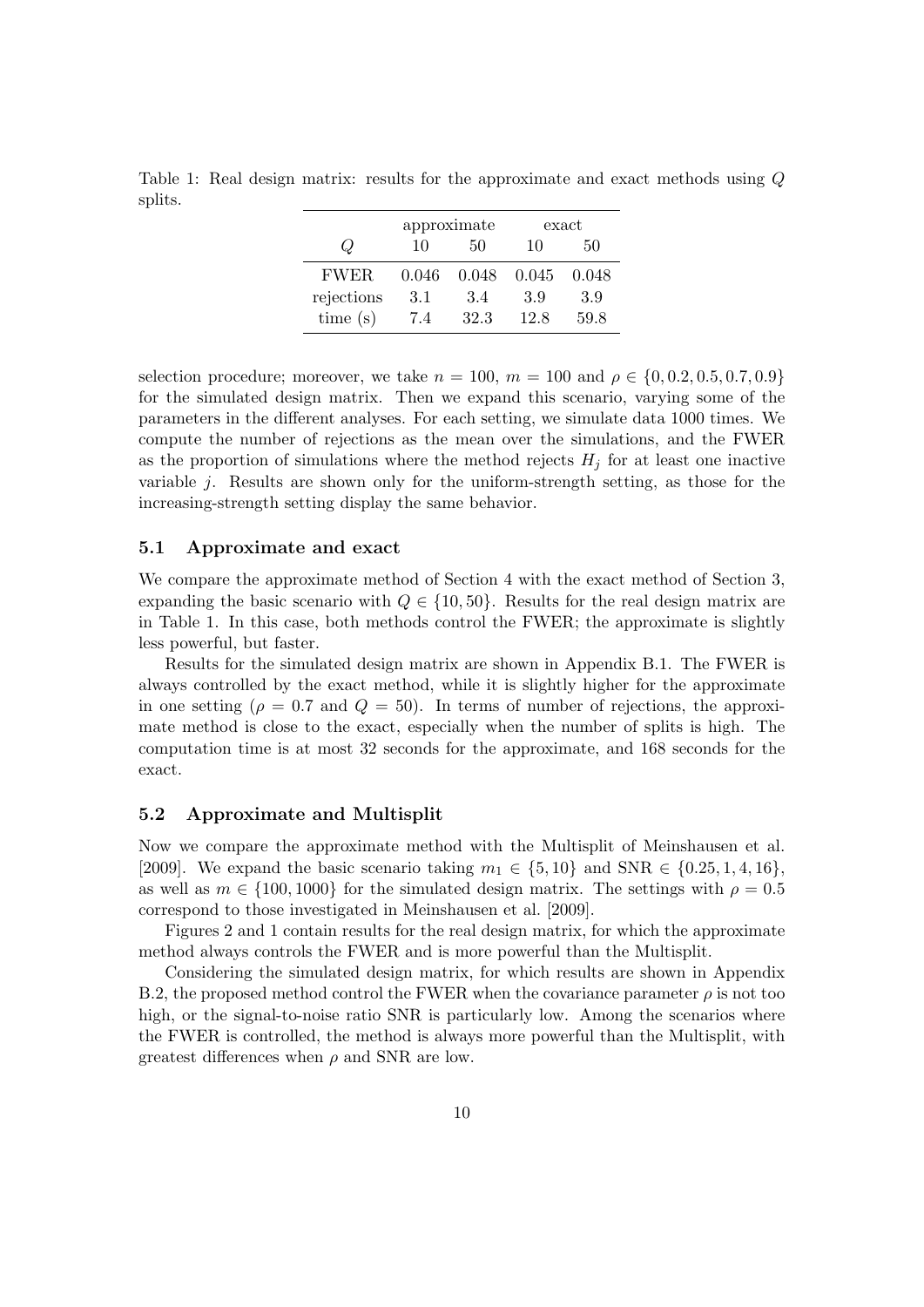

<span id="page-10-0"></span>Figure 1: Real design matrix: FWER by signal-to-noise ratio SNR (log scale), for the approximate method and the Multisplit. Active denotes the number of active variables. The dotted lines correspond to the significance level  $\alpha = 0.05$  and an upper bound ( $\alpha$ plus two standard deviations, approximately 0.063).

Computation times, shown in Appendix [B.2,](#page-18-2) are feasible, never exceeding 3 minutes.

### 5.3 Oracle and Lasso

Finally, we examine the approximate method for different sample sizes  $n$ , using both selection procedures illustrated in Section [2:](#page-2-0) oracle and Lasso [\[Tibshirani, 1996\]](#page-15-7). The oracle is defined so that it always selects the  $m_1$  truly active variables, plus  $m_1$  others chosen at random. The Lasso selects the same number  $2m_1$  of variables, with suitable  $\lambda$ -calibration.

For the real data, where only 71 observations are available, we take  $n \in \{30, 40, \ldots, 70\}$ . The oracle always controls the FWER, while the Lasso looses control for all sample sizes (Figure [3\)](#page-11-1). As expected, the power of the oracle increases with  $n$  (Figure [4\)](#page-12-1). Similar results are obtained for the simulated design matrix (see Appendix [B.3\)](#page-23-0) with  $n \in \{30, 40, \ldots, 150\}$ , where the FWER is always controlled by the oracle but not by the Lasso, which fails in some scenarios.

These results underline that particular attention must be paid to the choice of the selection method. Indeed, the asymptotic error control of the proposed methods (Theorems [2](#page-6-0) and [3\)](#page-7-1) relies on the screening property given in Assumption [2,](#page-3-0) and is not ensured when the property is not fulfilled.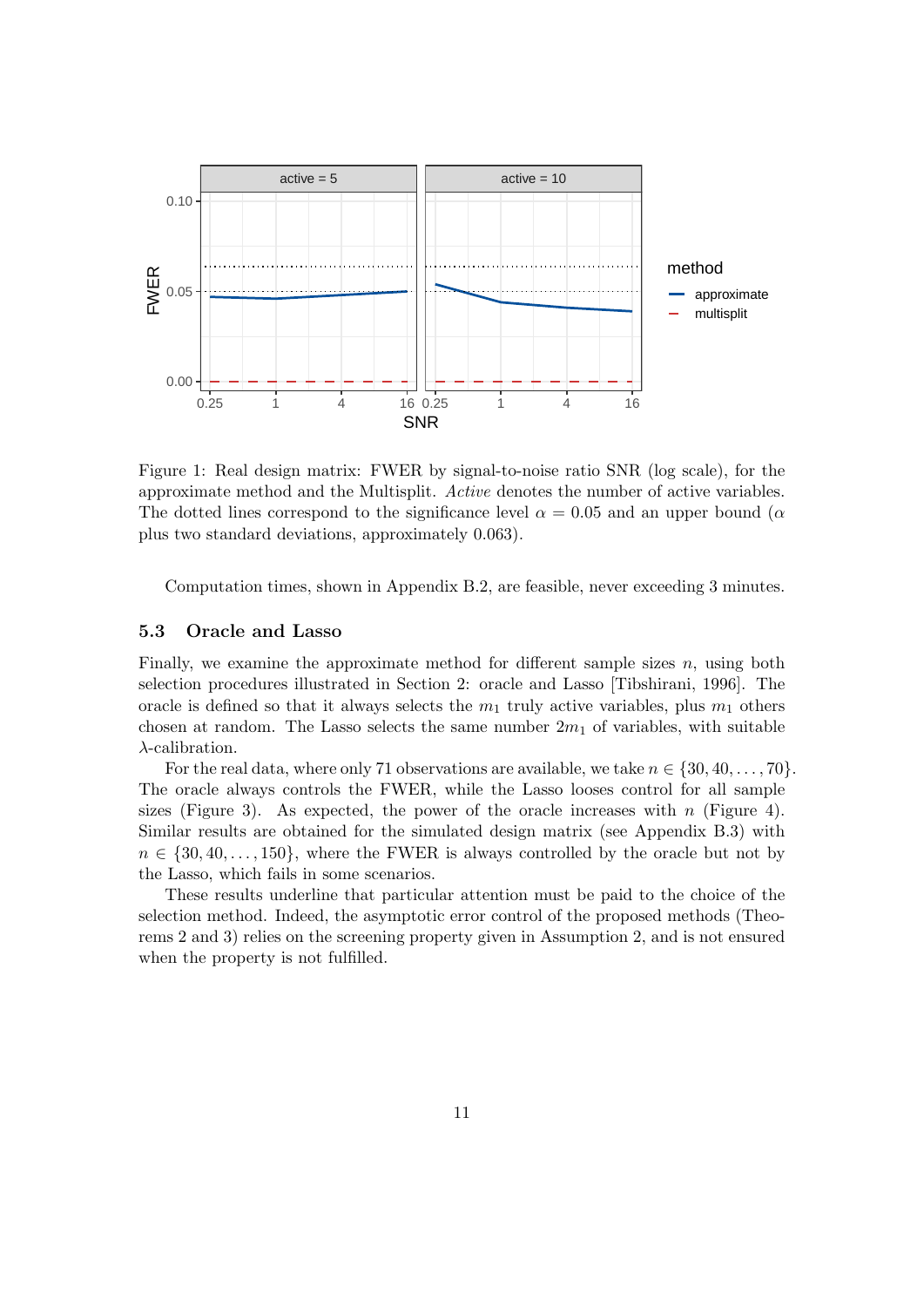

<span id="page-11-0"></span>Figure 2: Real design matrix: number of rejections by signal-to-noise ratio SNR (log scale), for the approximate method and the Multisplit. Active denotes the number of active variables. The dotted line corresponds to active.



<span id="page-11-1"></span>Figure 3: Real design matrix: FWER by sample size  $n$ , for the approximate method using oracle selection and Lasso. The dotted lines correspond to the significance level  $\alpha = 0.05$  and an upper bound ( $\alpha$  plus two standard deviations, approximately 0.063).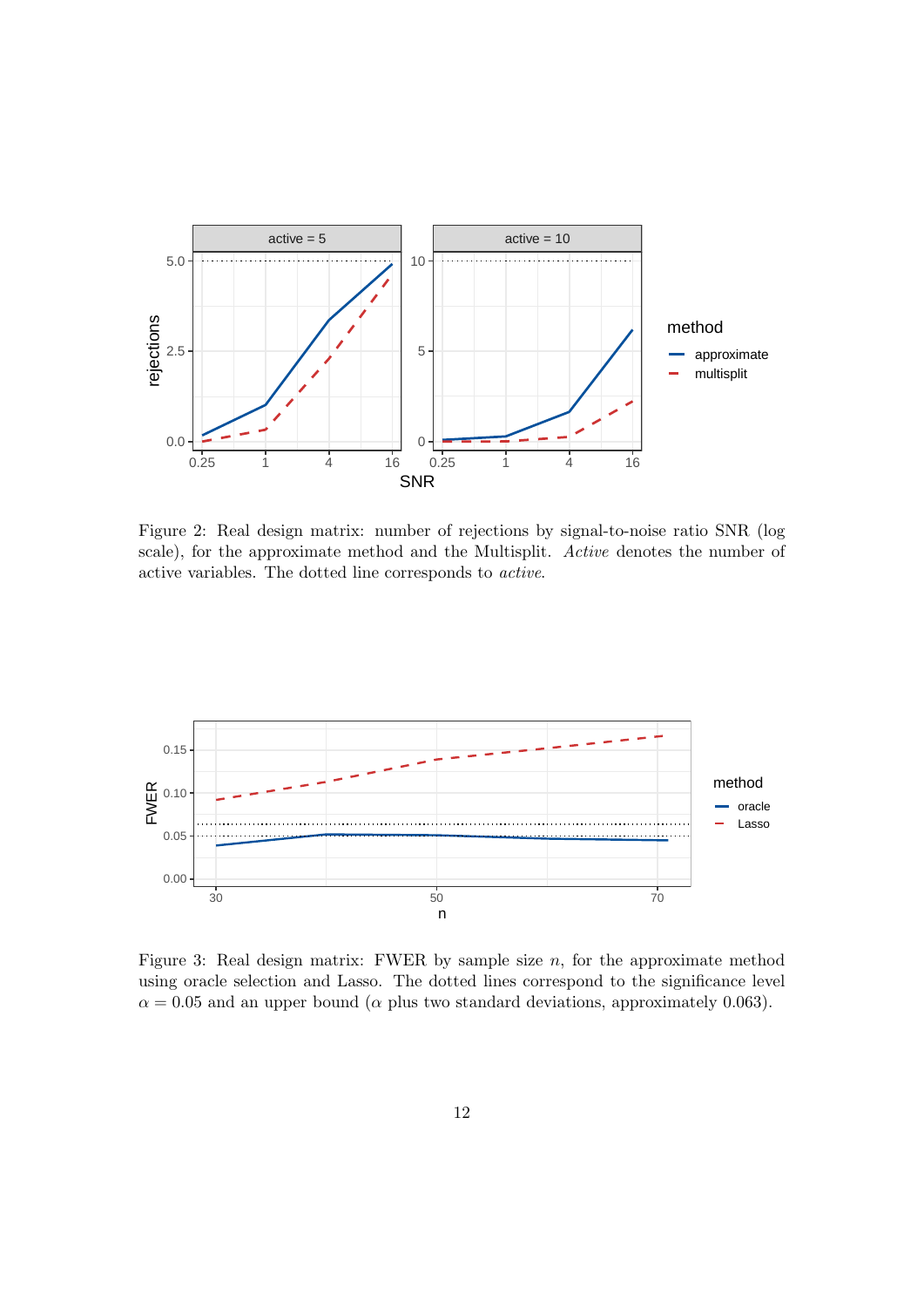

<span id="page-12-1"></span>Figure 4: Real design matrix: number of rejections by sample size n, for the approximate method using oracle selection and Lasso. The dotted line corresponds to the true number of active variables.

# <span id="page-12-0"></span>6 Riboflavin data

In this final section we study the performance of the approximate method of Section [4](#page-7-0) and the Multisplit [\[Meinshausen et al., 2009\]](#page-15-1) on real data. We analyze the riboflavin dataset from the R package hdi [\[Meier et al., 2021\]](#page-15-9), containing data on riboflavin production by Bacillus subtilis. Data consists of 71 observations of riboflavin production rate, as well as gene expression levels for 4,088 genes. We assume a linear model where the first is the response and the latter are the predictors. We are interested in making inference on the influence of genes on the response, especially at the level of pathways, collections of genes associated with a specific biological process that interact with each other. We consider the 115 pathways contained in the KEGG database [\[Kanehisa and](#page-14-11) [Goto, 2000\]](#page-14-11).

We take  $\alpha = 0.05$ ,  $Q = 100$  and  $B = 200$ . Moreover, we suppose that few genes influence the response, estimating this number with  $m_1 = 5$ . We perform four different analyses, all based on Lasso selection [\[Tibshirani, 1996\]](#page-15-7): (a) Multisplit with 10-fold cross-validation (dafult of the package hdi); (b) Multisplit with the calibration of the  $\lambda$ parameter suggested in Section [2;](#page-2-0) (c) approximate method combined with the maxT-method [\[Westfall and Young, 1993\]](#page-15-5), as in the previous section  $(q = \text{max})$ ; (d) approximate method combined with the closed testing procedure of [Vesely et al.](#page-15-6) [\[2021\]](#page-15-6), for which the combining function  $g$  in [\(14\)](#page-7-2) is the sum.

Analyses (a), (b) and (c) all give the same result, finding one single active gene: the negative regulatory protein YxlD. This gene is not contained in any of the considered pathways. Analysis (d) gives a lower  $(1 - \alpha)$ -confidence bound for the number of true discoveries of 4 (0.10%) among all genes. When studying the 115 pathways individually, however, we always obtain a lower confidence bound of zero. This may be due to the fact that active gene(s) do not appear in pathways, or to a signal too low to be detected; furthermore, the choice of the test statistic may be more suitable for denser signal [\[Vesely](#page-15-6) [et al., 2021\]](#page-15-6).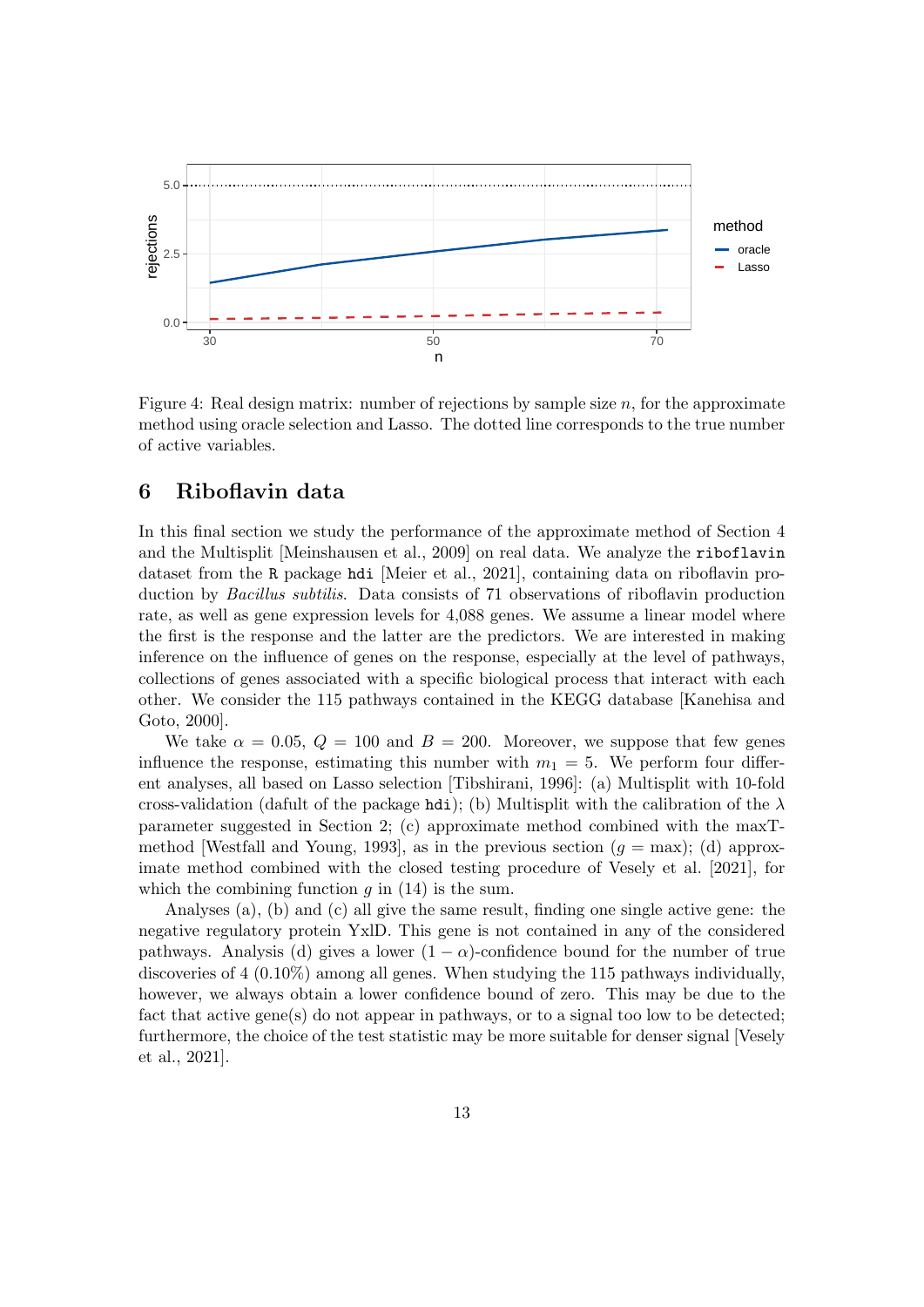The computation time needed to construct the test statistics for the approximate method is around 13 seconds on a standard PC. Then analysis (c) requires 3 additional seconds, and analysis (d) 30 seconds.

# 7 Discussion

We have considered the problem of testing multiple hypotheses in high-dimensional linear regression. Our proposed approach provides asymptotically valid resampling-based tests for any subset of hypotheses, which can be employed within multiple testing procedures to make confidence statements on active predictor variables. For instance, it can be used within the maxT-method [\[Westfall and Young, 1993\]](#page-15-5) and closed testing methods that give simultaneous confidence sets for the TDP of subsets [\[Genovese and Wasserman,](#page-14-7) [2006,](#page-14-7) [Goeman and Solari, 2011,](#page-14-8) [Vesely et al., 2021\]](#page-15-6).

To construct a test for a generic subset of hypotheses, we have provided a procedure that repeatedly splits the data into two random subsets, using the first to select variables, and the second to build permutation test statistics for each variable. Then statistics for any subset can be defined by aggregating individual statistics with different functions, including the maximum and weighted sums. The computational complexity is linear in the number of splits and permutations, and polynomial in the sample size in the worst case. As the method has intensive memory usage, requiring to store many matrices, we have proposed a second procedure based on an approximation. An implementation of both methods is available in the splitFlip package [\[Vesely, 2021\]](#page-15-8) in R.

Our method is extremely flexible, allowing different selection procedures and several combining functions. Particular attention is to be paid to the choice of the selection procedure, as it must fulfill the method's assumptions. We suggest using the Lasso [\[Tibshirani, 1996\]](#page-15-7) with a suitable calibration of the  $\lambda$  parameter, so that enough variables are selected for the screening property to be likely. More research is needed on the properties of combining functions for the individual statistics; we expect that different functions will have different power properties, and will perform best in different scenarios. As the methods are asymptotic, their behavior should be further explored with finite sample size to analyze in which cases asymptotic properties still hold. Moreover, the test of [Hemerik et al.](#page-14-9) [\[2020\]](#page-14-9) and [De Santis et al.](#page-14-10) [\[2022\]](#page-14-10) that our method builds on is robust against some model misspecifications; hence it would be of interest to assess if the method maintains such robustness.

# References

<span id="page-13-0"></span>Y. Benjamini and Y. Hochberg. Controlling the false discovery rate: a practical and powerful approach to multiple testing. Journal of the Royal Statistical Society: Series B (Statistical Methodology), 57:289–300, 1995. doi: 10.1111/j.2517-6161.1995.tb02031. x.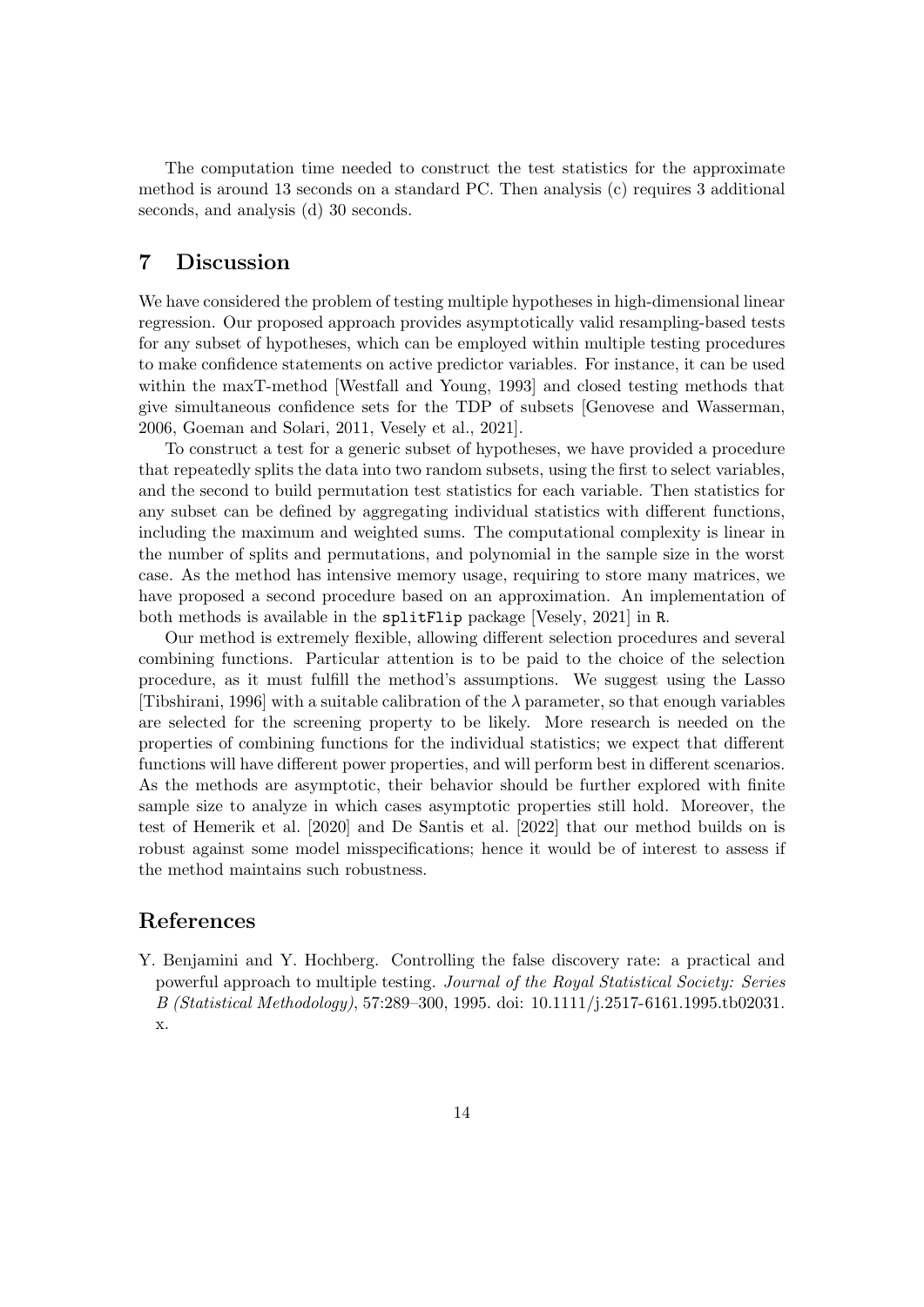- <span id="page-14-0"></span>P. Bühlmann. Statistical significance in high-dimensional linear models. *Bernoulli*, 19: 1212–1242, 2013. doi: 10.3150/12-BEJSP11.
- <span id="page-14-10"></span>R. De Santis, J. J. Goeman, J. Hemerik, and L. Finos. Inference in generalized linear models with robustness to misspecified variances. Unpublished, 2022.
- <span id="page-14-3"></span>R. Dezeure, P. Bühlmann, L. Meier, and N. Meinshausen. High-dimensional inference: confidence intervals, p-values and R-software hdi. Statistical Science, 30(4):533–558, 2015. doi: 10.1214/15-STS527.
- <span id="page-14-1"></span>R. Dezeure, P. Bühlmann, and C.-H. Zhang. High-dimensional simultaneous inference with the bootstrap. *TEST*, 26:685–719, 2017. doi: 10.1007/s11749-017-0554-2.
- <span id="page-14-7"></span>C. R. Genovese and L. Wasserman. Exceedance control of the false discovery proportion. Journal of the American Statistical Association, 101(476):1408–1417, 2006. doi: 10. 1198/016214506000000339.
- <span id="page-14-8"></span>J. J. Goeman and A. Solari. Multiple testing for exploratory research. Statistical Science, 26(4):584–597, 2011. doi: doi:10.1214/11-STS356.
- <span id="page-14-4"></span>J. Hemerik and J. J. Goeman. False discovery proportion estimation by permutations: confidence for significance analysis of microarrays. Journal of the Royal Statistical Society: Series B (Statistical Methodology),  $80(1):137-155$ , 2018. doi: 10.1111/rssb. 12238.
- <span id="page-14-5"></span>J. Hemerik, A. Solari, and J. J. Goeman. Permutation-based simultaneous confidence bounds for the false discovery proportion. Biometrika, 106(3):635–649, 2019. doi: 10.1093/biomet/asz021.
- <span id="page-14-9"></span>J. Hemerik, J. J. Goeman, and L. Finos. Robust testing in generalized linear models by sign flipping score contributions. Journal of the Royal Statistical Society: Series B (Statistical Methodology), 82(3):841–864, 2020. doi: 10.1111/rssb.12369.
- <span id="page-14-12"></span>P. J. Huber and E. M. Ronchetti. Robust Statistics. Wiley, New York, 2009.
- <span id="page-14-11"></span>M. Kanehisa and S. Goto. KEGG: Kyoto Encyclopedia of Genes and Genomes. Nucleic Acids Research, 28(1):27–30, 2000. doi: 10.1093/nar/28.1.27.
- <span id="page-14-2"></span>J. D. Lee, D. L. Sun, Y. Sun, and J. E. Taylor. Exact post-selection inference, with application to the lasso. Annals of Statistics,  $44(3):907-927$ ,  $2016$ . doi:  $10.1214/$ 15-AOS1371.
- <span id="page-14-13"></span>E. L. Lehmann and J. P. Romano. Testing Statistical Hypotheses. Springer, New York, 2005.
- <span id="page-14-6"></span>R. Marcus, E. Peritz, and K. R. Gabriel. On closed testing procedures with special reference to ordered analysis of variance. Biometrika, 63(3):655–660, 1976. doi: 10. 2307/2335748.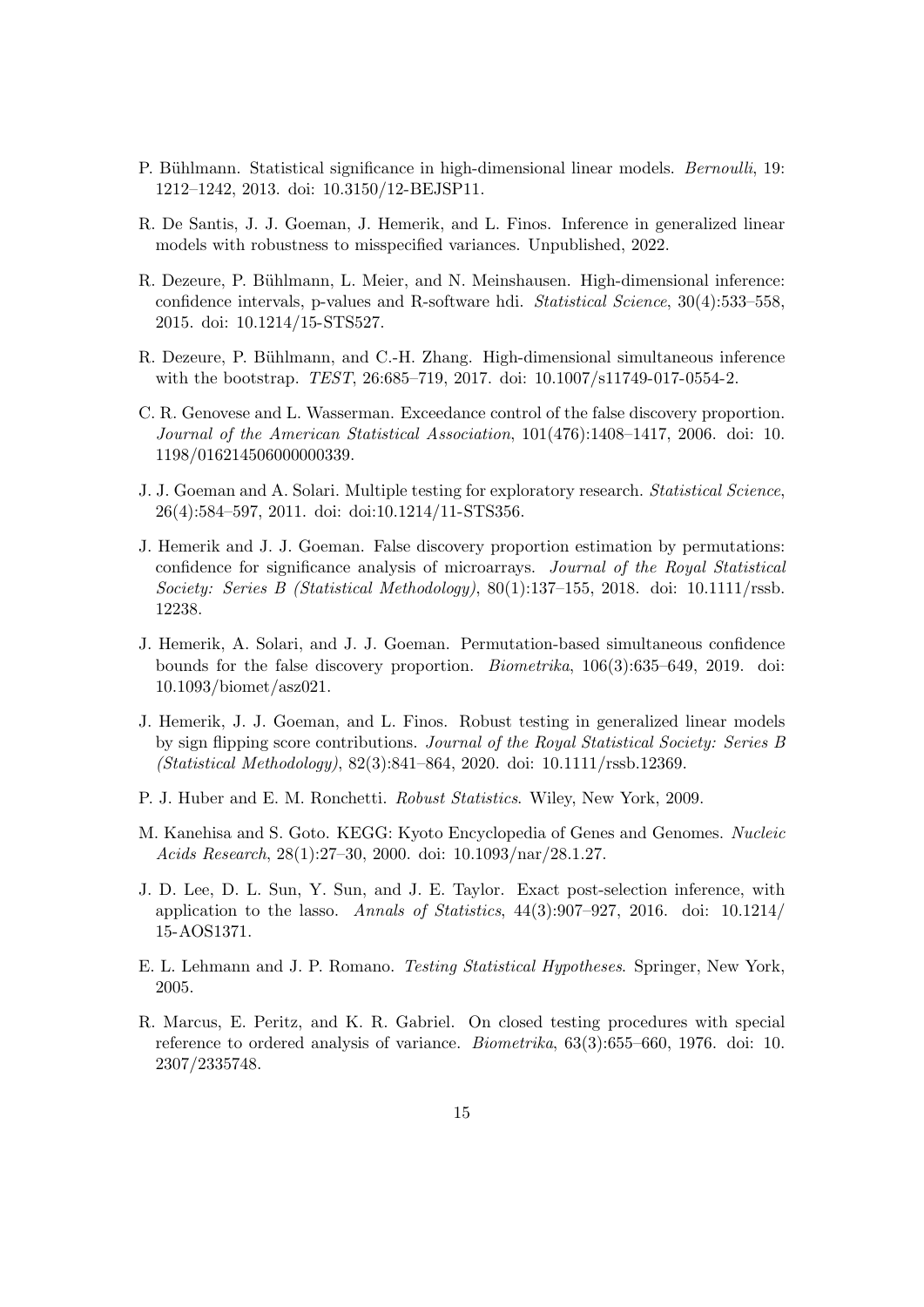- <span id="page-15-9"></span>L. Meier, R. Dezeure, N. Meinshausen, M. Maechler, and P. Bühlmann. hdi: High-Dimensional Inference, 2021. URL <https://CRAN.R-project.org/package=hdi>. R package version 0.1-9.
- <span id="page-15-0"></span>N. Meinshausen and P. Bühlmann. Stability selection. Journal of the Royal Statistical Society: Series B (Methodological), 104(488):417–473, 2010. doi: 10.1111/j.1467-9868. 2010.00740.x.
- <span id="page-15-1"></span>N. Meinshausen, L. Meier, and P. Bühlmann. p-values for high-dimensional regression. Journal of the American Statistical Association, 104(488):1671–1681, 2009. doi: 10. 1198/jasa.2009.tm08647.
- <span id="page-15-4"></span>F. Pesarin. Multivariate Permutation Tests: with Applications in Biostatistics. Wiley, New York, 2001.
- <span id="page-15-10"></span>R Core Team. R: A Language and Environment for Statistical Computing. R Foundation for Statistical Computing, 2017. URL <https://www.R-project.org/>.
- <span id="page-15-7"></span>R. Tibshirani. Regression shrinkage and selection via the lasso. Journal of the Royal Statistical Society: Series B (Methodological), 58(1):267–288, 1996. doi: 10.1111/j. 2517-6161.1996.tb02080.x.
- <span id="page-15-8"></span>A. Vesely. splitFlip: Permutation-based multisplit, 2021. URL [https://github.com/](https://github.com/annavesely/splitFlip) [annavesely/splitFlip](https://github.com/annavesely/splitFlip). R package version 1.1.0.
- <span id="page-15-6"></span>A. Vesely, L. Finos, and J. J. Goeman. Permutation-based true discovery guarantee by sum tests. Unpublished, 2021. URL <https://arxiv.org/abs/2102.11759>.
- <span id="page-15-2"></span>L. Wasserman and K. Roeder. High dimensional variable selection. Annals of Statistics, 37(5A):2178–2201, 2009. doi: 10.1214/08-aos646.
- <span id="page-15-5"></span>P. H. Westfall and S. S. Young. Resampling-Based Multiple Testing: Examples and Methods for p-Value Adjustment. Wiley, New York, 1993.
- <span id="page-15-3"></span>C.-H. Zhang and S. S. Zhang. Confidence intervals for low dimensional parameters in high dimensional linear modelsù. Journal of the Royal Statistical Society: Series B (Statistical Methodology), 76:217–242, 2014. doi: 10.1111/rssb.12026.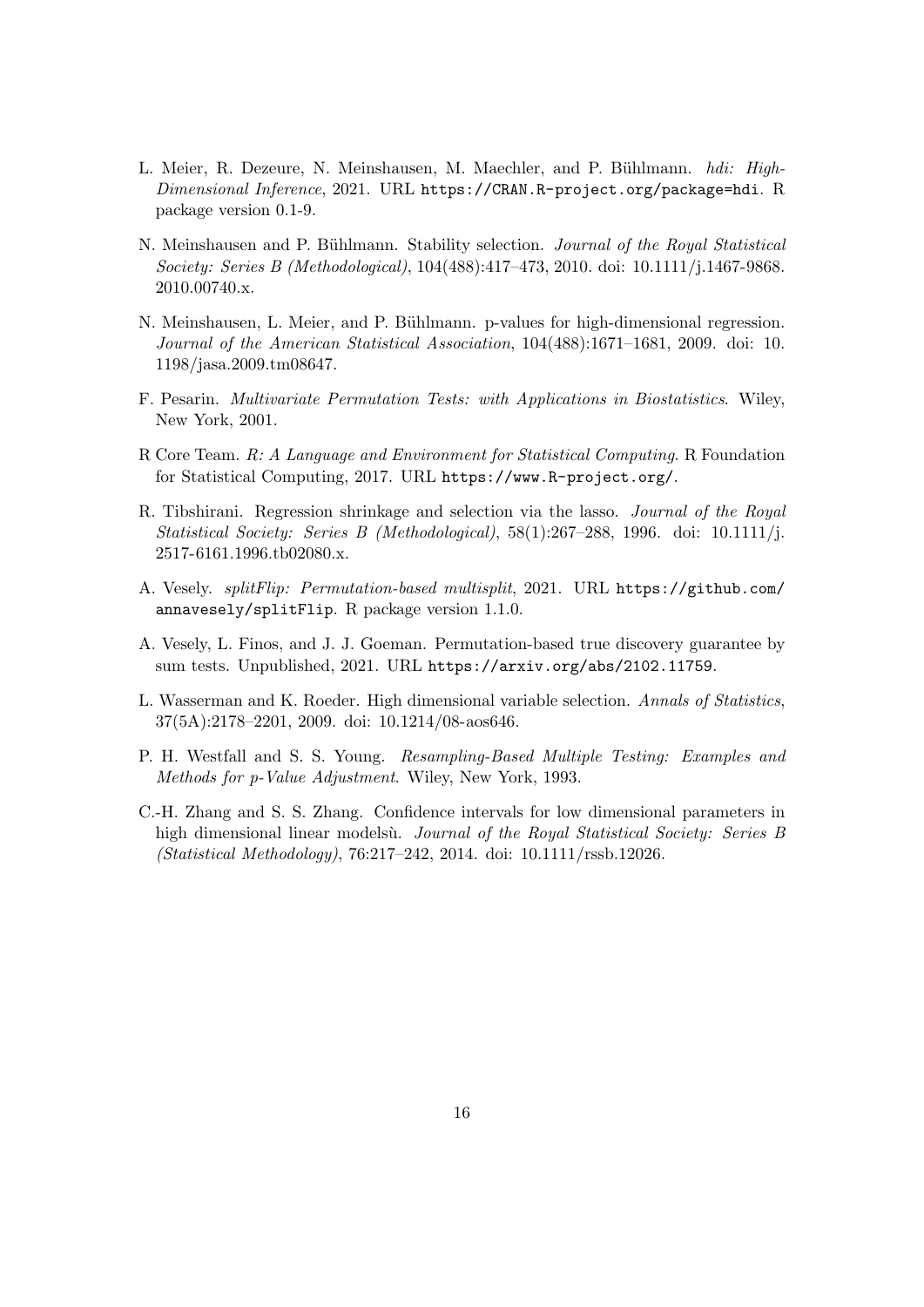# A Algorithmic implementation

We provide an outline and pseudocode for the relevant procedures presented in this manuscript: the Multisplit method [\[Meinshausen et al., 2009\]](#page-15-1), as well as the proposed exact and approximate methods.

### <span id="page-16-0"></span>A.1 Multisplit

Algorithm [1](#page-16-2) implements the Multisplit method [\[Meinshausen et al., 2009\]](#page-15-1) introduced in Section [2.1,](#page-3-1) which provides adjusted p-values  $p_1, \ldots, p_m$  for all variables.

```
Algorithm 1: Multisplit method to compute p_i for each j \in \mathcal{M}.
   Data: \mathbf{Y} \in \mathbb{R}^n; \mathbf{X} \in \mathbb{R}^{n \times m}; Q
  Result: p_1, \ldots, p_m\mathbf{W} = q \times m null matrix;
  for q = 1, \ldots, Q do
        randomly split \{1, \ldots, n\} into \mathcal{D}_0^q_0^q and \mathcal{D}^q;
        use \mathbf{Y}_{\mathcal{D}_0^q} and \mathbf{X}_{\mathcal{D}_0^q,\mathcal{M}} to select variables \mathcal{A}^q \subseteq \mathcal{M};
        for j = 1, \ldots, m do
             if j \in \mathcal{A}^q then
                   \tilde{p}_{j}^{q} = raw p-value computed via OLS estimation with \mathbf{Y}_{\mathcal{D}^{q}} and
                     \mathbf{X}_{\mathcal{D}^q, \mathcal{A}^q};else
                   \tilde{p}_j^q=1;end
             W_{qj} = p_j^q_j^q(3);
        end
  end
  for j = 1, \ldots, m do
   compute p_i(4) using the j-th column of W;
  end
  return p_1, \ldots, p_m;
```
### <span id="page-16-1"></span>A.2 Exact method

Algorithm [2](#page-17-0) implements the exact method of Section [3](#page-5-0) that uses  $B$  random sign-flipping transformations and Q splits to compute the test statistics  $\tilde{U}_j^1, \ldots, \tilde{U}_j^B$  for all variables  $j \in \mathcal{M}$ . Results are returned as a  $B \times m$  matrix of test statistics, where columns correspond to variables and rows to transformations.

The following lemma shows the worst-case computational complexity and memory usage of the algorithm. The complexity is polynomial in the sample size  $n$ , and linear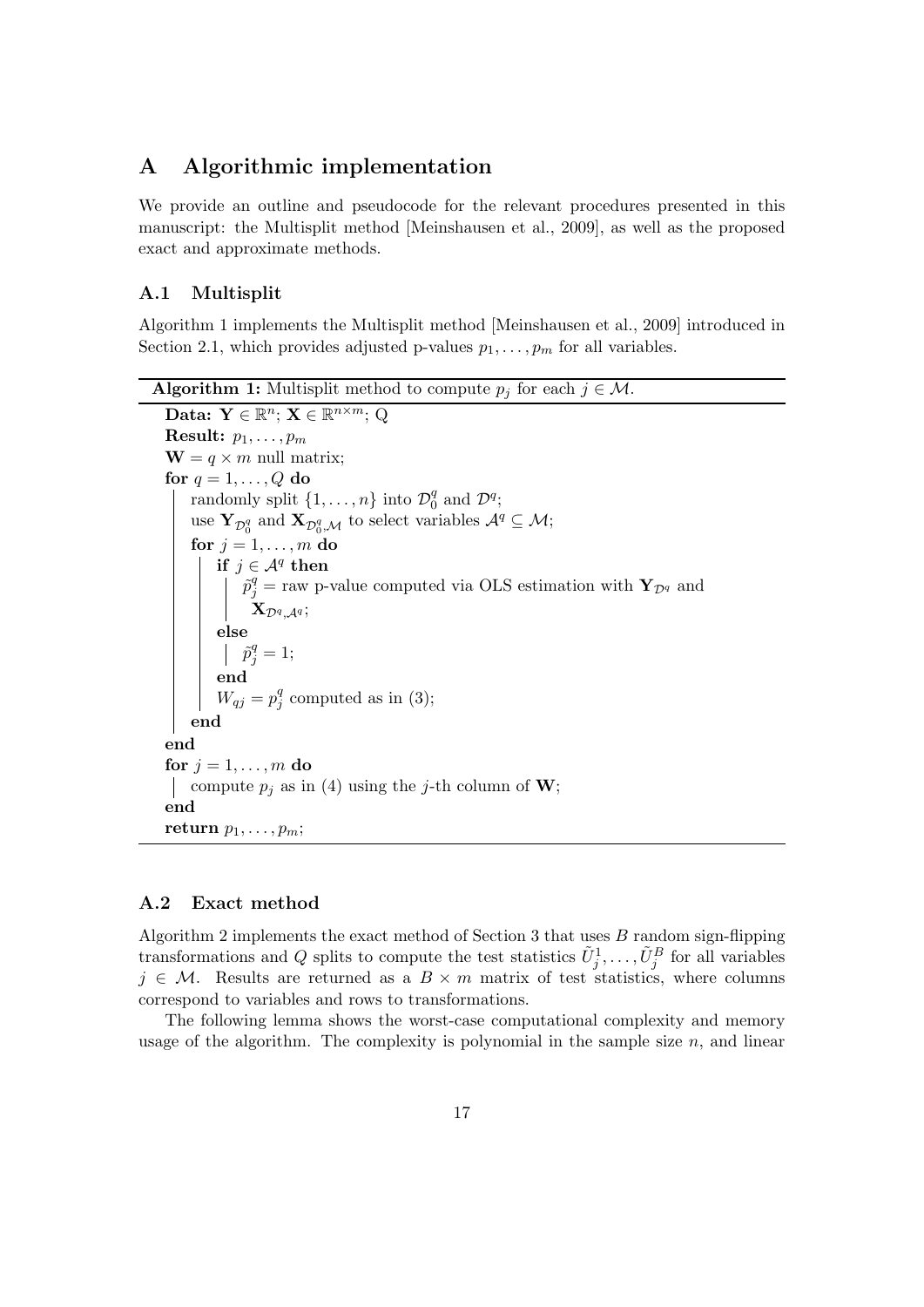**Algorithm 2:** Method to compute  $\tilde{U}_j^b$  for  $j \in \mathcal{M}$  and  $b \in \{1, ..., B\}$ .

```
Data: \mathbf{Y} \in \mathbb{R}^n; \mathbf{X} \in \mathbb{R}^{n \times m}; B; Q
Result: G (B \times m matrix with G_{bj} = \tilde{U}_j^b)
G = B \times m null matrix;
\mathbf{F}_1 = n \times n identity matrix;
\mathbf{F}_2, \ldots, \mathbf{F}_B = n \times n diagonal matrices with elements independently and
 uniformly drawn from \{-1, 1\};Queue = empty list;for q = 1, \ldots, Q do
     randomly split \{1, \ldots, n\} into \mathcal{D}_0^q_0^q and \mathcal{D}^q;
     use \mathbf{Y}_{\mathcal{D}_0^q} and \mathbf{X}_{\mathcal{D}_0^q,M} to select variables \mathcal{A}^q \subseteq \mathcal{M};add (\mathcal{D}^q, \mathcal{A}^q) to Queue;
end
for j = 1, \ldots, m do
    Rs = empty list;
     for q = 1, \ldots, Q do
          (\mathcal{D}^q, \mathcal{A}^q) = q-th elements of Queue;
          if j \in \mathcal{A}^q then
               compute \mathbf{R}^q_-\frac{q}{q-j}(9);
               add \mathbf{R}^q\frac{q}{-j} to Rs;
     end
    end
    if Rs is empty then {\bf G}_{\{1,...,B\},j} = (0,...,0);for b = 1, \ldots, B do
          compute U_j^b(10) using elements of Rs;
          G_{bj} = standardization of U_j^b(7);
    end
end
return G;
```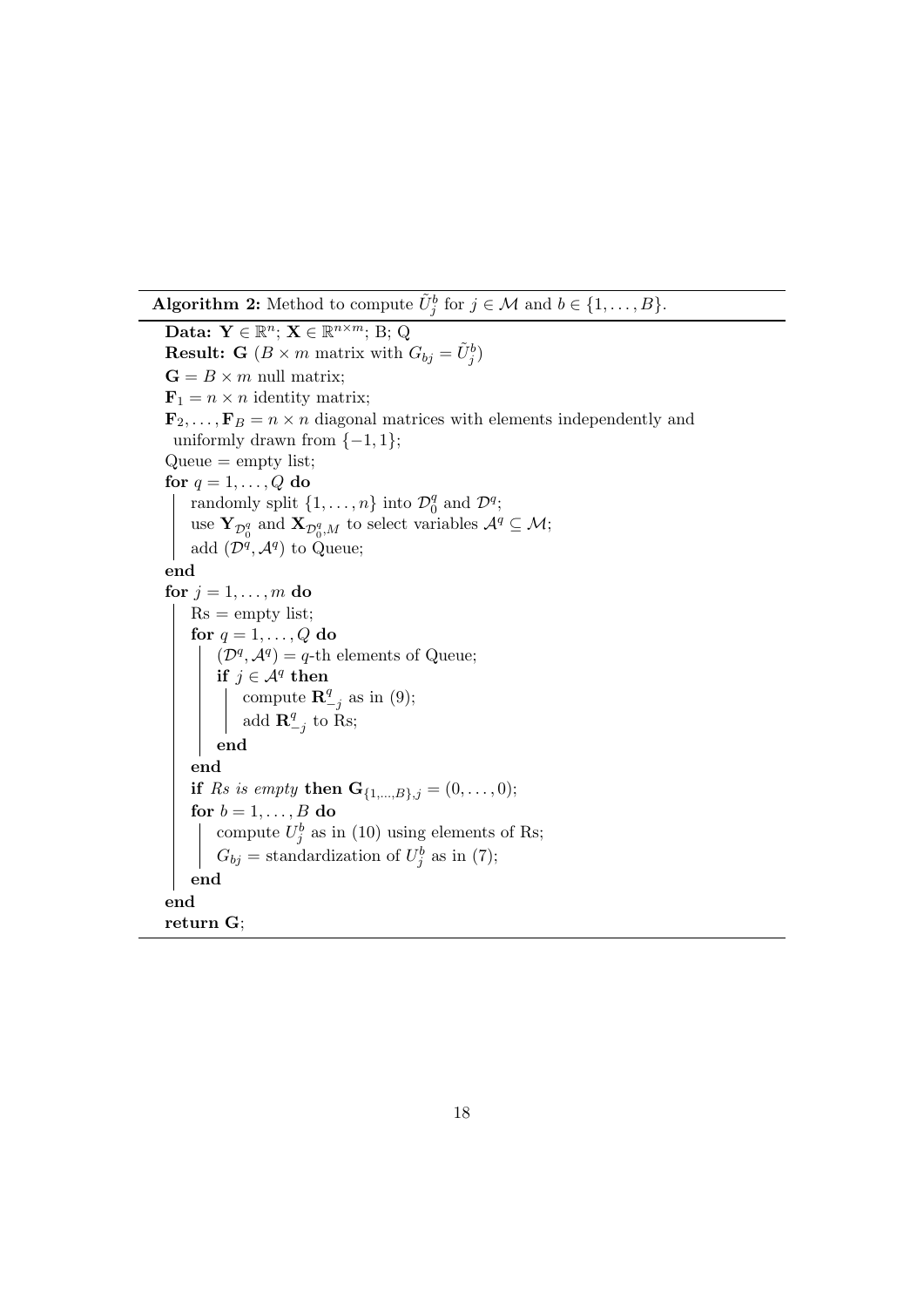both in the number  $Q$  of splits and in the number  $B$  of transformations. The memory usage is quadratic in  $n$  and linear in  $Q$ .

<span id="page-18-3"></span>**Lemma [2](#page-17-0).** In the worst case, Algorithm 2 (excluding the variable selection procedure) has computational complexity of order  $n^4QB$ , and memory usage of order  $n^2Q$ .

### <span id="page-18-0"></span>A.3 Approximate method

Algorithm [3](#page-19-0) implements the method of Section [4,](#page-7-0) and represents an approximation for the procedure of Algorithm [2.](#page-17-0) It relies on B random sign-flipping transformations and Q splits to compute the test statistics  $\tilde{V}_j^1, \ldots, \tilde{V}_j^B$  for all variables  $j \in \mathcal{M}$ . Results are returned as a  $B \times m$  matrix of test statistics, where columns correspond to variables and rows to transformations.

As shown in the following lemma, the computational complexity and the memory usage are lower than those of Algorithm [2.](#page-17-0)

<span id="page-18-4"></span>**Lemma [3](#page-19-0).** In the worst case, Algorithm  $\beta$  (excluding the variable selection procedure) has computational complexity of order  $n^4Q + n^3B$ , and memory usage of order  $n^2$ .

# B Simulations

In this section, we give additional information on the simulations of Section [5.](#page-8-0) We provide results for the simulated matrix, as well as the computation time for Section [5.2.](#page-9-1)

### <span id="page-18-1"></span>B.1 Approximate and exact

Figures [5](#page-20-0) and [6](#page-20-1) show the FWER and the total number of rejections obtained using the simulated design matrix. The exact method always controls the FWER, as it never exceeds the significance level  $\alpha$  by more than two standard deviations; the FWER given by the approximate method exceeds this threshold only in the setting with  $\rho = 0.7$  and  $Q = 50$ . In terms of number of rejections, the approximate method is close to the exact, especially when the number of splits is high.

### <span id="page-18-2"></span>B.2 Approximate and Multisplit

Figures [7](#page-21-0) and [8](#page-21-1) show results for the simulated design matrix with  $m = 100$ . The proposed method appears to control the FWER when the covariance parameter  $\rho$  is not too high, or the signal-to-noise ratio SNR is particularly low. Among the scenarios where the FWER is controlled, the method is always more powerful than the Multisplit, with greatest differences when  $\rho$  and SNR are low. Results for  $m = 1000$  (Figures [9](#page-22-0) and [10\)](#page-22-1) display an analogous behavior.

Finally, Table [2](#page-19-1) contains the maximum computation time over the different settings for both the simulated and real design matrices.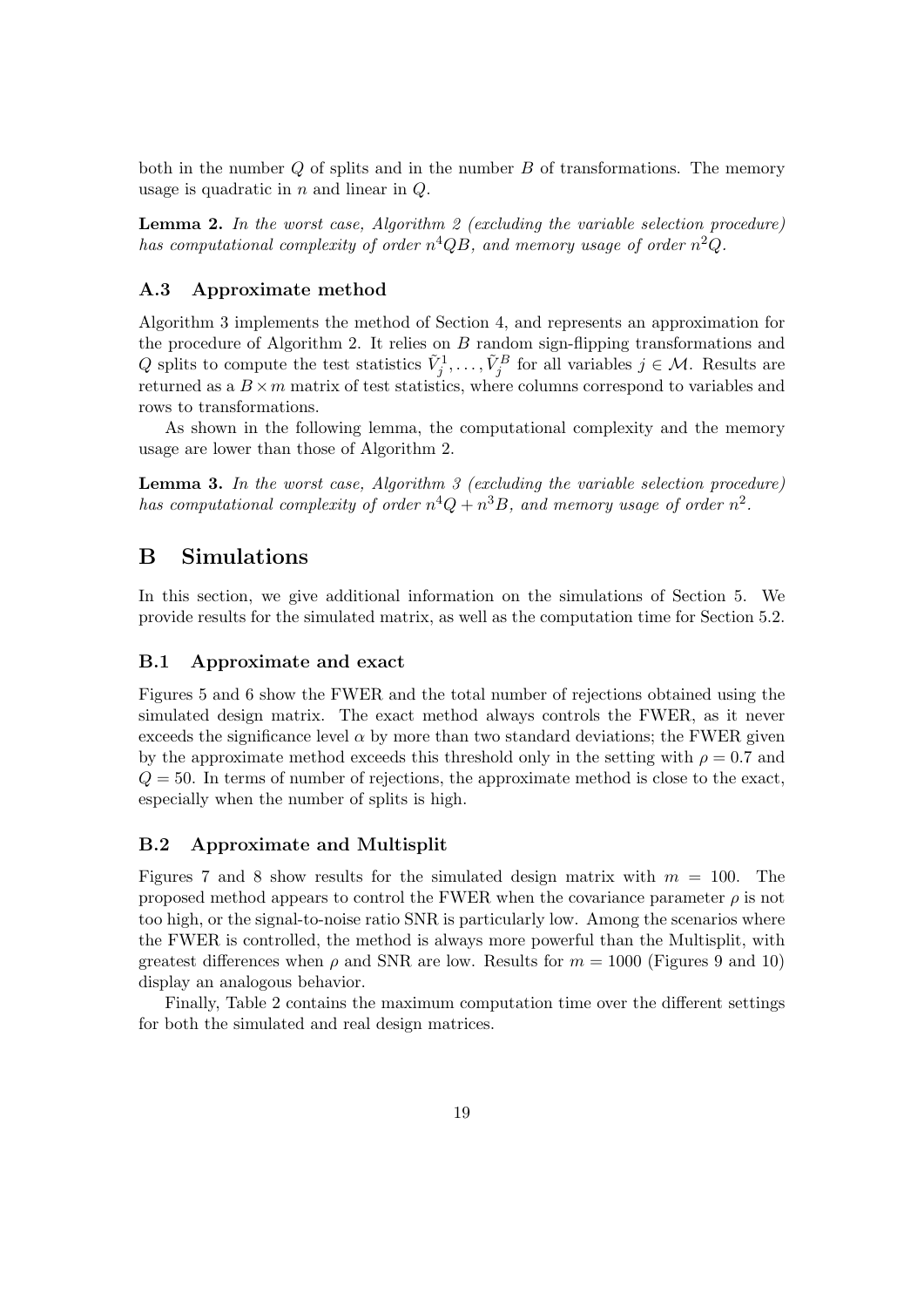**Algorithm 3:** Method to compute  $\tilde{V}_j^b$  for  $j \in \mathcal{M}$  and  $b \in \{1, ..., B\}$ .

<span id="page-19-0"></span>Data:  $\mathbf{Y} \in \mathbb{R}^n$ ;  $\mathbf{X} \in \mathbb{R}^{n \times m}$ ; B; Q **Result:** G ( $B \times m$  matrix with  $G_{bj} = \tilde{V}_j^b$ )  $G = B \times m$  null matrix;  $\mathbf{F}_1 = n \times n$  identity matrix;  $\mathbf{F}_2, \ldots, \mathbf{F}_B = n \times n$  diagonal matrices with elements independently and uniformly drawn from  $\{-1, 1\}$ ;  $Queue = empty list;$ for  $q = 1, \ldots, Q$  do randomly split  $\{1, \ldots, n\}$  into  $\mathcal{D}_0^q$  $_0^q$  and  $\mathcal{D}^q$ ; use  $\mathbf{Y}_{\mathcal{D}_0^q}$  and  $\mathbf{X}_{\mathcal{D}_0^q,M}$  to select variables  $\mathcal{A}^q \subseteq \mathcal{M};$ add  $(\mathcal{D}^q, \mathcal{A}^q)$  to Queue; end for  $j = 1, \ldots, m$  do  $\bar{\mathbf{R}}_{-i} = n \times n$  null matrix; for  $q = 1, \ldots, Q$  do  $(\mathcal{D}^q, \mathcal{A}^q) = q$ -th elements of Queue; if  $j \in \mathcal{A}^q$  then compute  $\mathbf{R}^q_ \frac{q}{q-j}$  as in [\(9\)](#page-6-2);  $\bar{\mathbf{R}}_{-j} = \bar{\mathbf{R}}_{-j} \stackrel{\circ}{+} \mathbf{R}^q_{-}$  $\frac{q}{-j};$ end end if  $\bar{R}_{-j}$  is null then  $G_{\{1,...,B\},j} = (0,...,0);$ for  $b = 1, \ldots, B$  do compute  $V_j^b$  as in [\(13\)](#page-7-3) using  $\bar{\mathbf{R}}_{-j}$ ;  $G_{bj}$  = standardization of  $V_j^b$  as in [\(7\)](#page-5-2); end end return G;

<span id="page-19-1"></span>Table 2: Simulated and real design matrices with  $m$  variables: maximum computation time (s) for the approximate method and the Multisplit.

|             | simulated |                | real        |
|-------------|-----------|----------------|-------------|
| m           | 100       | 1,000          | 4,088       |
| approximate | 34.2      | -137.7<br>0.33 | 58.8<br>1.3 |
| Multisplit  | 0.08      |                |             |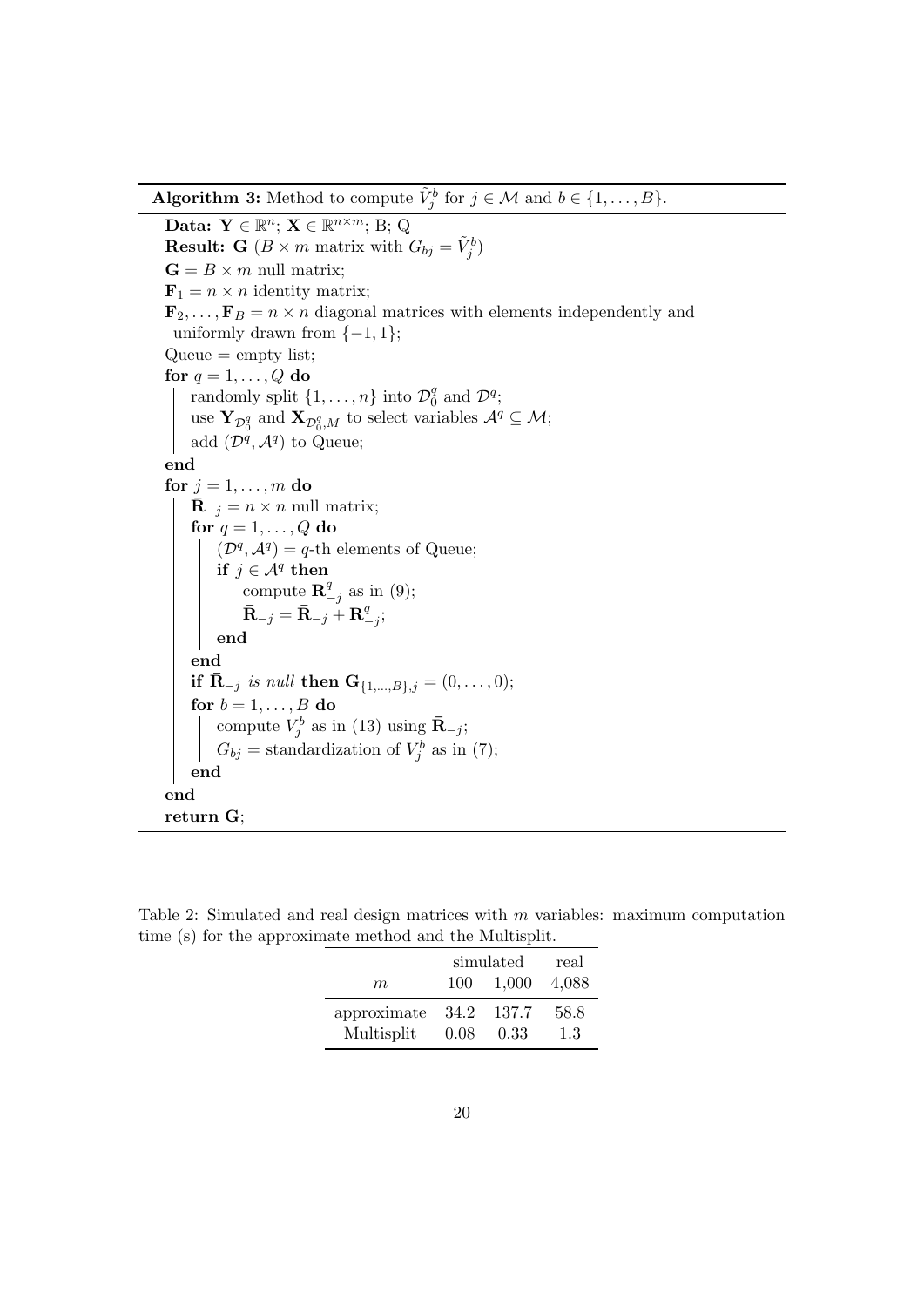

<span id="page-20-0"></span>Figure 5: Simulated design matrix with  $m = 100$ : FWER by covariance parameter  $\rho$ , for the approximate and exact methods using Q splits. The dotted lines correspond to the significance level  $\alpha = 0.05$  and an upper bound ( $\alpha$  plus two standard deviations, approximately 0.063).



<span id="page-20-1"></span>Figure 6: Simulated design matrix with  $m = 100$ : number of rejections by covariance parameter  $\rho$ , for the approximate and exact methods using  $Q$  splits. The dotted line denotes the true number of active variables.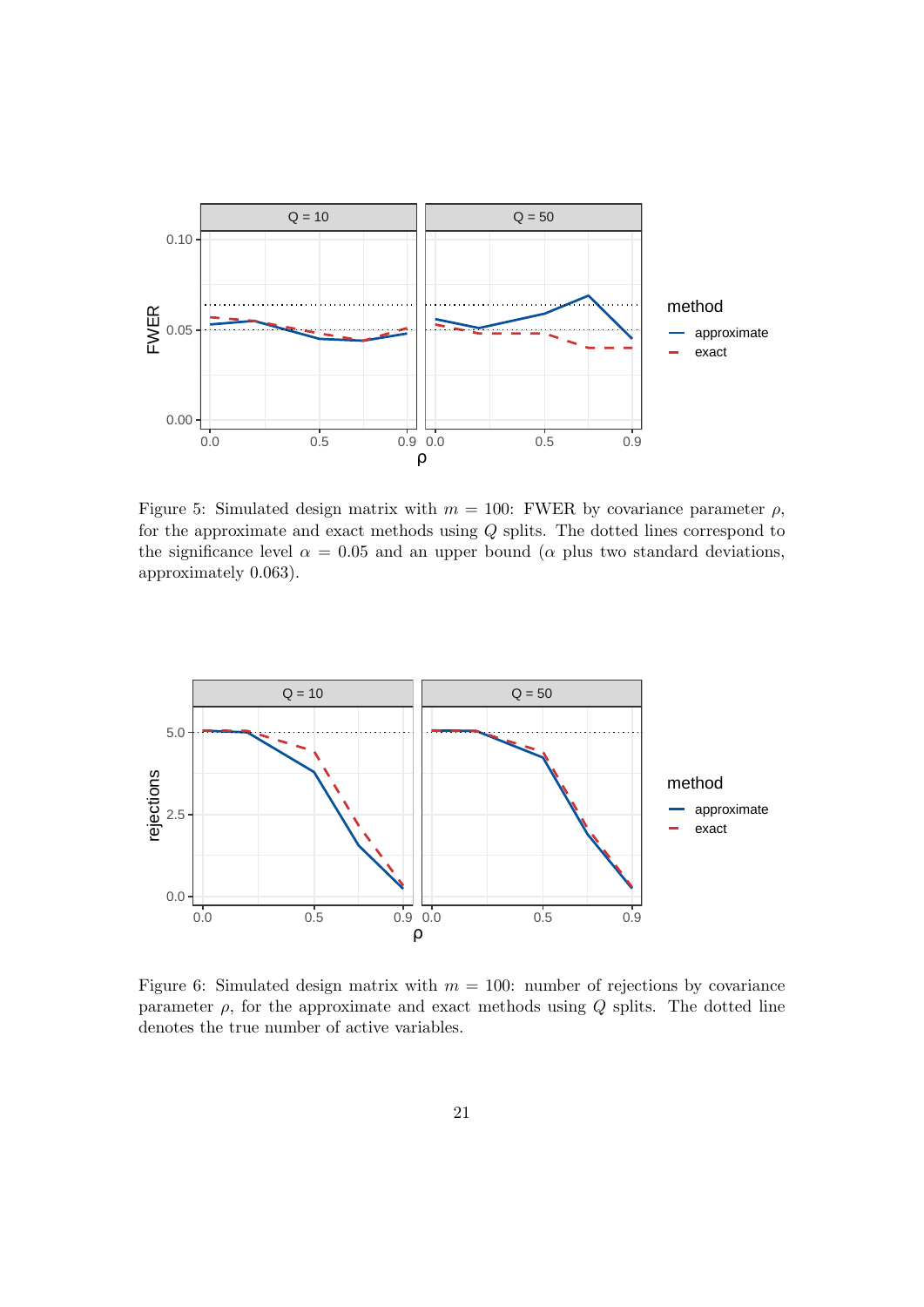

<span id="page-21-0"></span>Figure 7: Simulated design matrix with  $m = 100$ : FWER by covariance parameter  $\rho$ , for the approximate method and the Multisplit. Active and SNR denote the true number of active variables and the signal-to-noise ratio. The dotted lines correspond to the significance level  $\alpha = 0.05$  and an upper bound ( $\alpha$  plus two standard deviations, approximately 0.063).



<span id="page-21-1"></span>Figure 8: Simulated design matrix with  $m = 100$ : number of rejections by covariance parameter  $\rho$ , for the approximate method and the Multisplit. Active and SNR denote the number of active variables and the signal-to-noise ratio. The dotted line corresponds to active.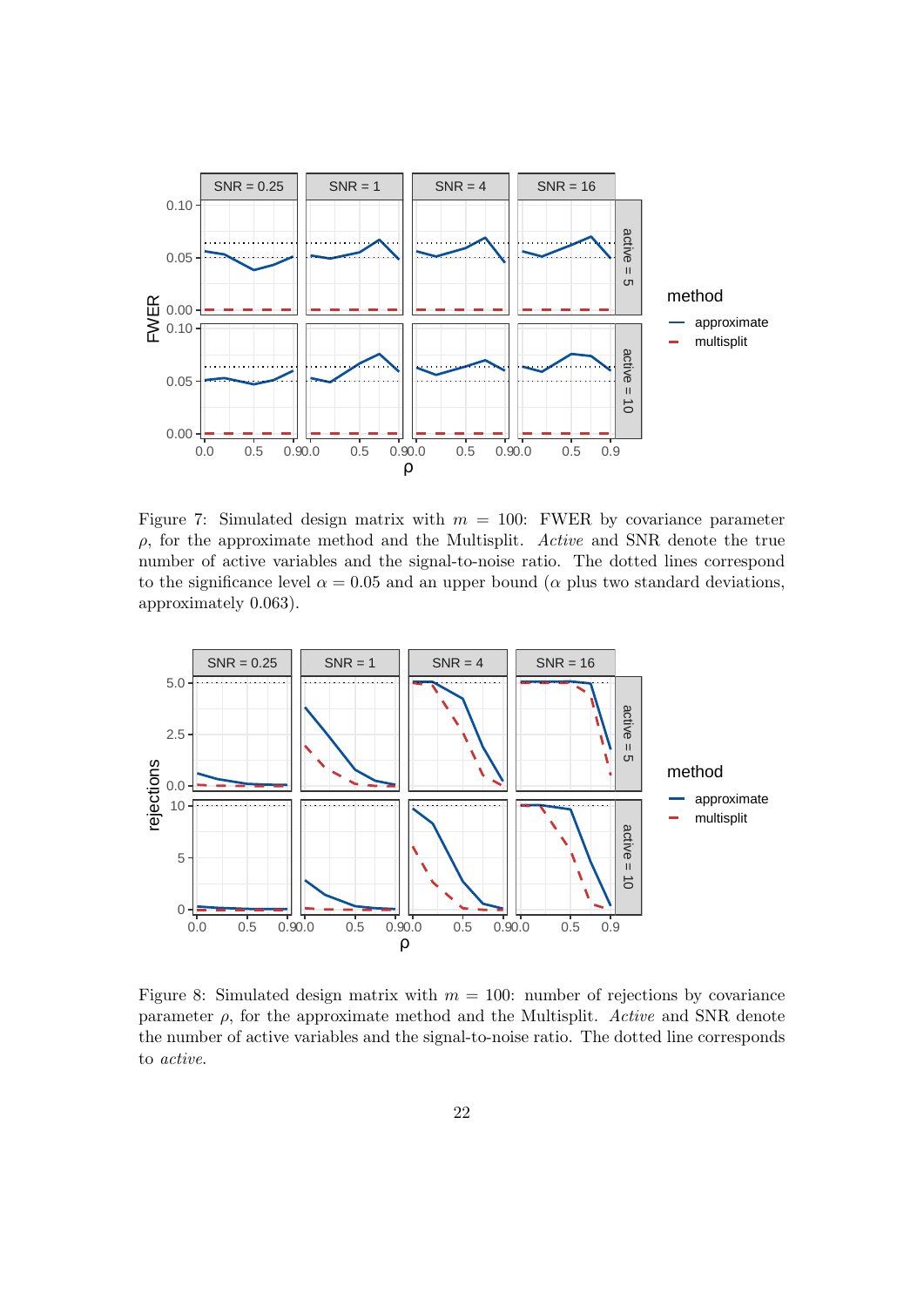

<span id="page-22-0"></span>Figure 9: Simulated design matrix with  $m = 1000$ : FWER by covariance parameter  $\rho$ , for the approximate method and the Multisplit. Active and SNR denote the true number of active variables and the signal-to-noise ratio. The dotted lines correspond to the significance level  $\alpha = 0.05$  and an upper bound ( $\alpha$  plus two standard deviations, approximately 0.063).



<span id="page-22-1"></span>Figure 10: Simulated design matrix with  $m = 1000$ : number of rejections by covariance parameter  $\rho$ , for the approximate method and the Multisplit. Active and SNR denote the number of active variables and the signal-to-noise ratio. The dotted line corresponds to active.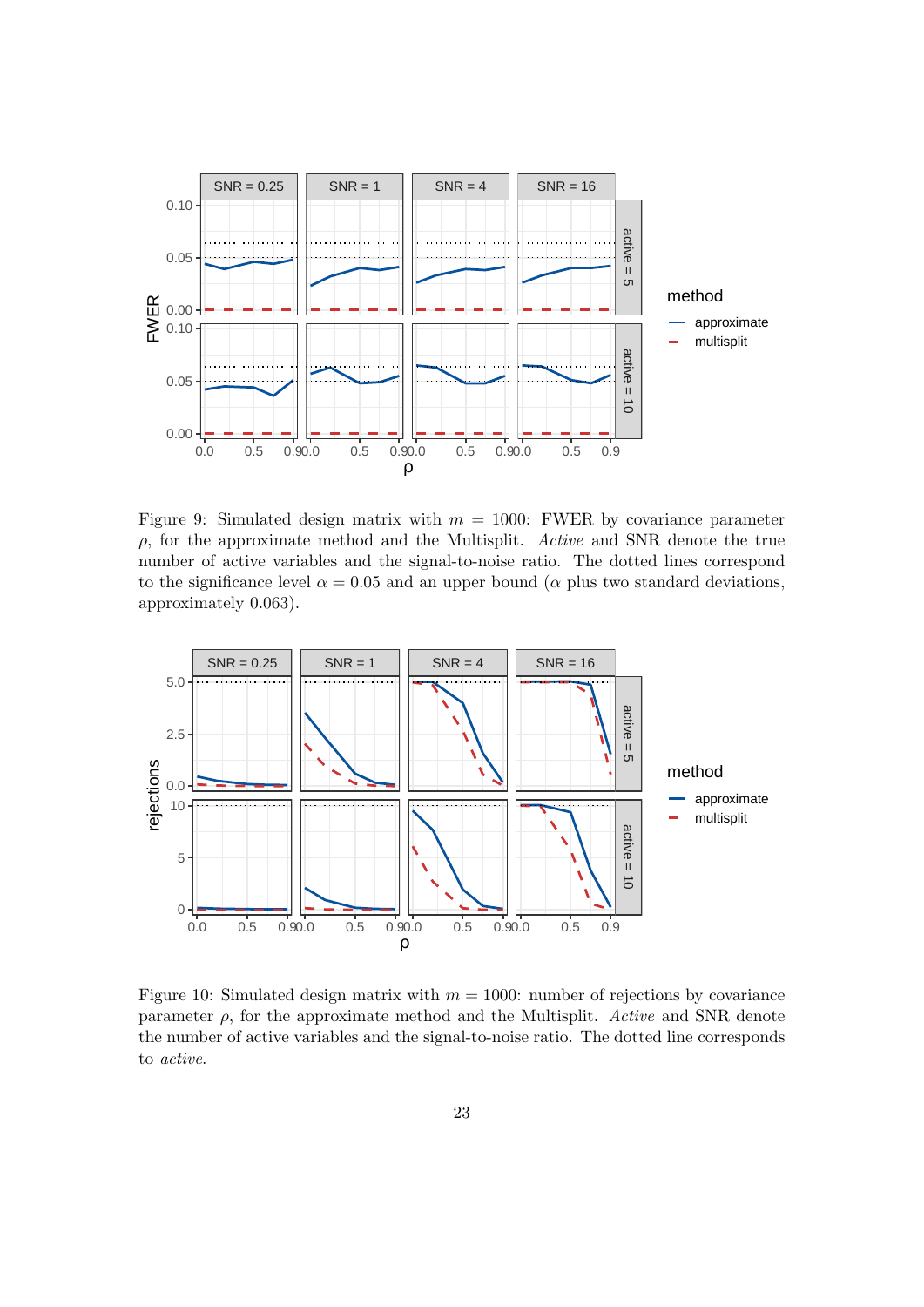

<span id="page-23-1"></span>Figure 11: Simulated design matrix with  $m = 100$ : FWER by sample size n, for the approximate method using oracle selection and Lasso.  $\rho$  denotes the covariance parameter. The dotted lines correspond to the significance level  $\alpha = 0.05$  and an upper bound  $(\alpha$  plus two standard deviations, approximately 0.063).

### <span id="page-23-0"></span>B.3 Oracle and Lasso

Figure [11](#page-23-1) and Figure [12](#page-24-0) show results for the comparison between oracle selection and Lasso using the simulated design matrix with  $n \in \{30, 40, \ldots, 150\}$ . In the considered settings, the FWER is always controlled by the oracle but not by the Lasso, which fails in some scenarios both with low and high covariance parameter  $\rho$ . Moreover, in the cases where both methods control the FWER, as expected the oracle is always at least as powerful as the Lasso. This difference is more noticeable when n and  $\rho$  are low.

# C Proofs

### <span id="page-23-2"></span>C.1 Projection matrices.

Here we recall some properties of projection matrices, which will be used within proofs. For any  $j \in \mathcal{M}$ , define the hat matrix

$$
\mathbf{H}_{-j} = \mathbf{X}_{-j} (\mathbf{X}_{-j}^\top \mathbf{X}_{-j})^{-1} \mathbf{X}_{-j}^\top \in \mathbb{R}^{n \times n}
$$

and the residual maker matrix

$$
\mathbf{R}_{-j} = \mathbf{I} - \mathbf{H}_{-j} \in \mathbb{R}^{n \times n}
$$

as given in [\(5\)](#page-4-2). The following properties hold.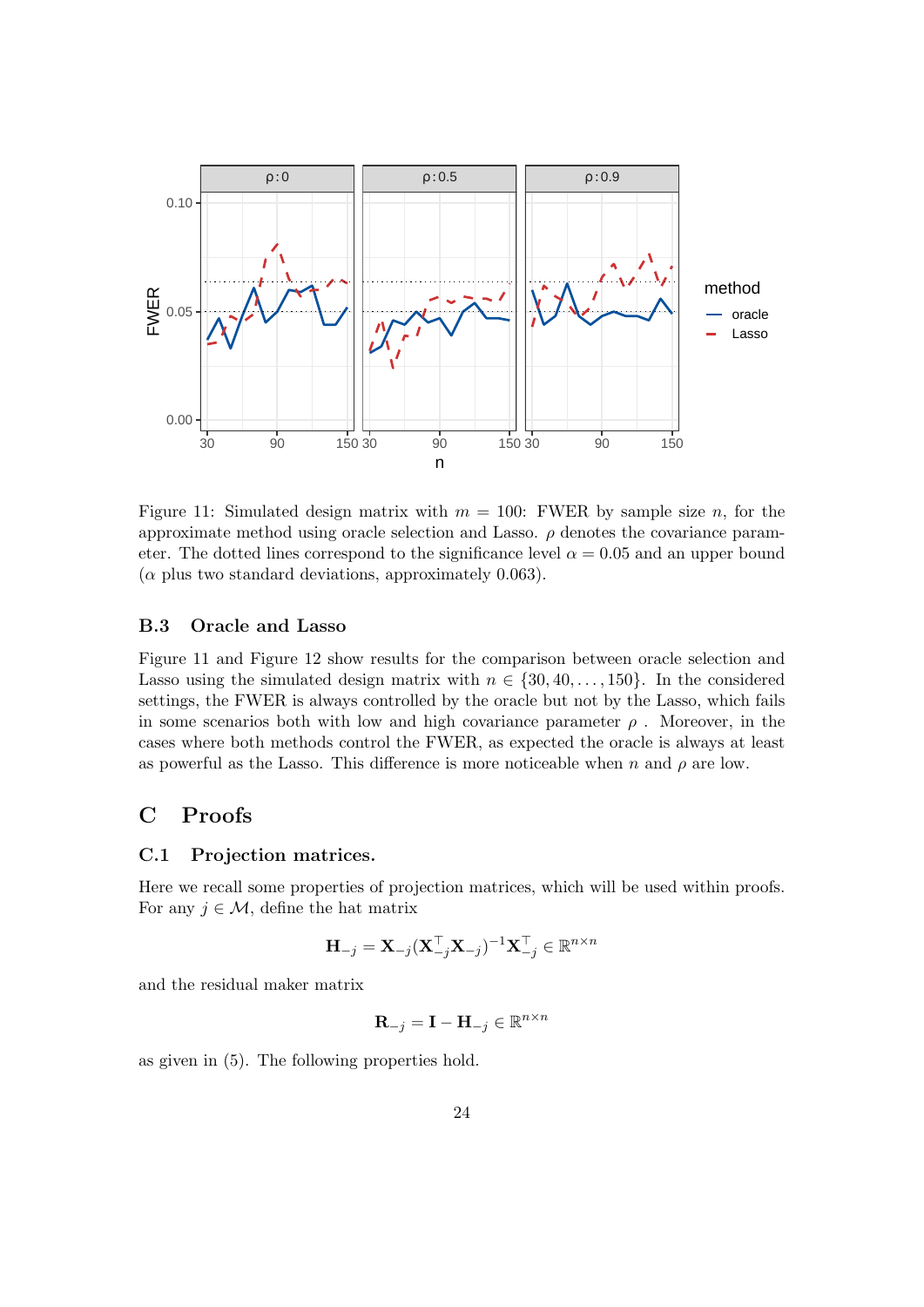

<span id="page-24-0"></span>Figure 12: Simulated design matrix with  $m = 100$ : number of rejections by sample size n, for the approximate method using oracle selection and Lasso.  $\rho$  denotes the covariance parameter. The dotted line corresponds to the true number of active variables.

- 1. If a matrix  $\mathbf{R} \in \mathbb{R}^{n \times n}$  is symmetric  $(\mathbf{R}^{\top} = \mathbf{R})$  and idempotent  $(\mathbf{R}\mathbf{R} = \mathbf{R})$ , then it is a projection matrix. As a consequence, it is positive semi-definite, i.e.,  $\mathbf{z}^\top \mathbf{R} \mathbf{z} \geq 0$ for any  $\mathbf{z} \in \mathbb{R}^n$ .
- 2.  $H_{-j}$  and  $R_{-j}$  are projection matrices with  $H_{-j}X_{-j} = X_{-j}$  and  $R_{-j}X_{-j} = 0$ .
- 3. All diagonal elements of  $\mathbf{H}_{-j} = (h_{k\ell})$  converge to zero, i.e.,

$$
\lim_{n \to \infty} \max_k h_{kk} = 0
$$

(see [Huber and Ronchetti](#page-14-12) [\[2009\]](#page-14-12), Proposition 7.1).

**Proposition [1.](#page-4-3)** The test that rejects  $H_j$  when  $|T_j^1| > |T_j^{(\lceil (1-\alpha)B \rceil)}$  $\left\vert \begin{array}{l} \frac{1}{j} \end{array} \right\vert^{j}$  is asymptotically an  $\alpha$ -level test for any  $j \in \mathcal{M}$ . For finite n, it may be anti-conservative as

$$
var(T_j^1) \ge var(T_j^b) \qquad (b \in \{1, \ldots, B\}).
$$

Proof. Proof of the first part of the proposition in a more general case is in [Hemerik](#page-14-9) [et al.](#page-14-9) [\[2020\]](#page-14-9) (see Theorem 2). We briefly recall the main steps in our notation. Fix any  $j \in \mathcal{M}$ , and consider any couple of transformations  $b, c \in \{1, ..., B\}$ . Assume that  $H_j$ is true, so that

$$
\mathbf{Y} = \mathbf{X}_{-j} \boldsymbol{\beta}_{-j} + \boldsymbol{\varepsilon}, \qquad \boldsymbol{\varepsilon} \sim \mathcal{N}_n(\mathbf{0}, \sigma^2 \mathbf{I})
$$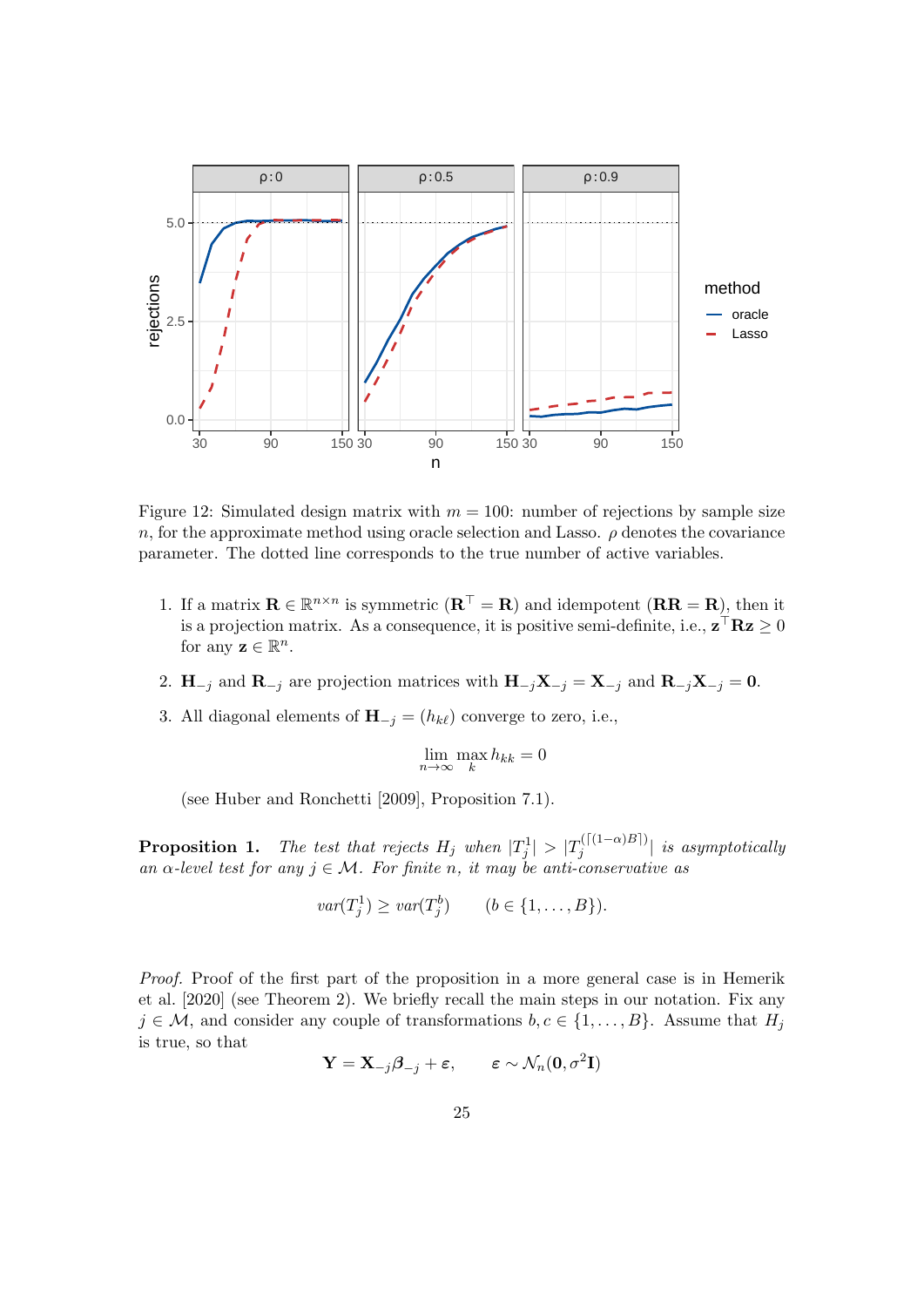and, by the properties of  $\mathbf{R}_{-j}$  given in Section [C.1,](#page-23-2)

<span id="page-25-0"></span>
$$
T_j^b = \mathbf{t}_{jb}^\top \mathbf{Y} = \frac{1}{\sqrt{n}} \mathbf{X}_j^\top \mathbf{R}_{-j} \mathbf{F}_b \mathbf{R}_{-j} (\mathbf{X}_{-j} \boldsymbol{\beta}_{-j} + \boldsymbol{\varepsilon}) = \mathbf{t}_{jb}^\top \boldsymbol{\varepsilon}.
$$
 (15)

First the Authors prove that

$$
T_j^b = T_j^{*b} + o_P(1), \qquad T_j^{*b} = \frac{1}{\sqrt{n}} \mathbf{X}_j^\top \mathbf{R}_{-j} \mathbf{F}_b \boldsymbol{\varepsilon} = \mathbf{t}_{j1}^\top \mathbf{F}_b \boldsymbol{\varepsilon}
$$
(16)

as  $n \to \infty$ , and so the *B*-dimensional vectors

<span id="page-25-1"></span>
$$
\mathbf{T}_j = (T_j^1, \dots, T_j^B)^\top, \qquad \mathbf{T}_j^* = (T_j^{*1}, \dots, T_j^{*B})^\top
$$

are asymptotically equivalent. Indeed, since the diagonal elements of  $\mathbf{F}_2, \ldots, \mathbf{F}_B$  are independently and uniformly drawn from  $\{-1, 1\}$ ,

$$
T_j^{*b} - T_j^b = \frac{1}{\sqrt{n}} \mathbf{X}_j^\top \mathbf{R}_{-j} \mathbf{F}_b \mathbf{H}_{-j} \varepsilon = \mathbf{t}_{j1}^\top \mathbf{F}_b \mathbf{H}_{-j} \varepsilon
$$
  
\n
$$
\mathbb{E}(T_j^{*b} - T_j^b) = 0
$$
  
\n
$$
\text{var}(T_j^{*b} - T_j^b) = \sigma^2 \mathbf{t}_{j1}^\top \mathbb{E}(\mathbf{F}_b \mathbf{H}_{-j} \mathbf{F}_b) \mathbf{t}_{j1} = \sigma^2 \mathbf{t}_{j1}^\top \text{diag}(\mathbf{H}_{-j}) \mathbf{t}_{j1} \leq \sigma^2 \|\mathbf{t}_{j1}\|^2 \max_k h_{kk} \longrightarrow 0
$$

(see Section [C.1\)](#page-23-2). Now focus on  $\mathbf{T}_j^*$ , and observe that

$$
\mathbb{E}(T_j^{*b}) = 0
$$
  
cov $(T_j^{*b}, T_j^{*c}) = \frac{\sigma^2}{n} \mathbf{t}_{j1}^\top \mathbb{E}(\mathbf{F}_b \mathbf{F}_c) \mathbf{t}_{j1} = \begin{cases} \sigma^2 \|\mathbf{t}_{j1}\|^2 & \text{if } b = c \\ 0 & \text{otherwise.} \end{cases}$ 

Therefore

$$
\mathbf{T}_j^* \sim \mathcal{N}_B\left(\mathbf{0}, \sigma^2 \|\mathbf{t}_{j1}\|^2 \mathbf{I}\right)
$$

and so

$$
\mathbf{T}_j, \mathbf{T}_j^* \xrightarrow[n \to \infty]{} \mathbf{Z} \sim \mathcal{N}_B \left( \mathbf{0}, \xi^2 \mathbf{I} \right), \qquad \xi^2 = \sigma^2 \lim_{n \to \infty} \|\mathbf{t}_{j1}\|^2.
$$

As a consequence, the statistics  $T_j^1, \ldots, T_j^B$  converge to i.i.d. random variables, and so do the statistics  $|T_j^1|, \ldots, |T_j^B|$ . As high values of  $|T_j^1|$  correspond to evidence against  $H_j$ ,

$$
\lim_{n \to \infty} P\left(|T_j^1| > |T_j^{(\lceil (1-\alpha)B \rceil)}|\right) = \frac{\lfloor \alpha B \rfloor}{B} \le \alpha
$$

(Lemma 1 in [Hemerik et al.](#page-14-9) [\[2020\]](#page-14-9)).

Proof of the second part of the Proposition is in [De Santis et al.](#page-14-10) [\[2022\]](#page-14-10). To show that  $\text{var}(T_j) \geq \text{var}(T_j^b)$ , it is sufficient to observe that

$$
\operatorname{var}(T_j^b) = \frac{\sigma^2}{n} \mathbf{X}_j^{\top} \mathbf{R}_{-j} \mathbb{E}(\mathbf{F}_b \mathbf{R}_{-j} \mathbf{F}_b) \mathbf{R}_{-j} \mathbf{X}_j = \sigma^2 \mathbf{t}_{j1}^{\top} \mathbb{E}(\mathbf{F}_b \mathbf{R}_{-j} \mathbf{F}_b) \mathbf{t}_{j1}
$$

$$
\operatorname{var}(T_j^1) - \operatorname{var}(T_j^b) = \sigma^2 \mathbb{E} \left( \mathbf{t}_{j1}^{\top} \mathbf{F}_b \mathbf{H}_{-j} \mathbf{F}_b \mathbf{t}_{j1} \right) \ge 0
$$

since  $\mathbf{F}_b\mathbf{H}_{-j}\mathbf{F}_b$  is a projection matrix, and so positive semi-definite (see Section [C.1\)](#page-23-2). □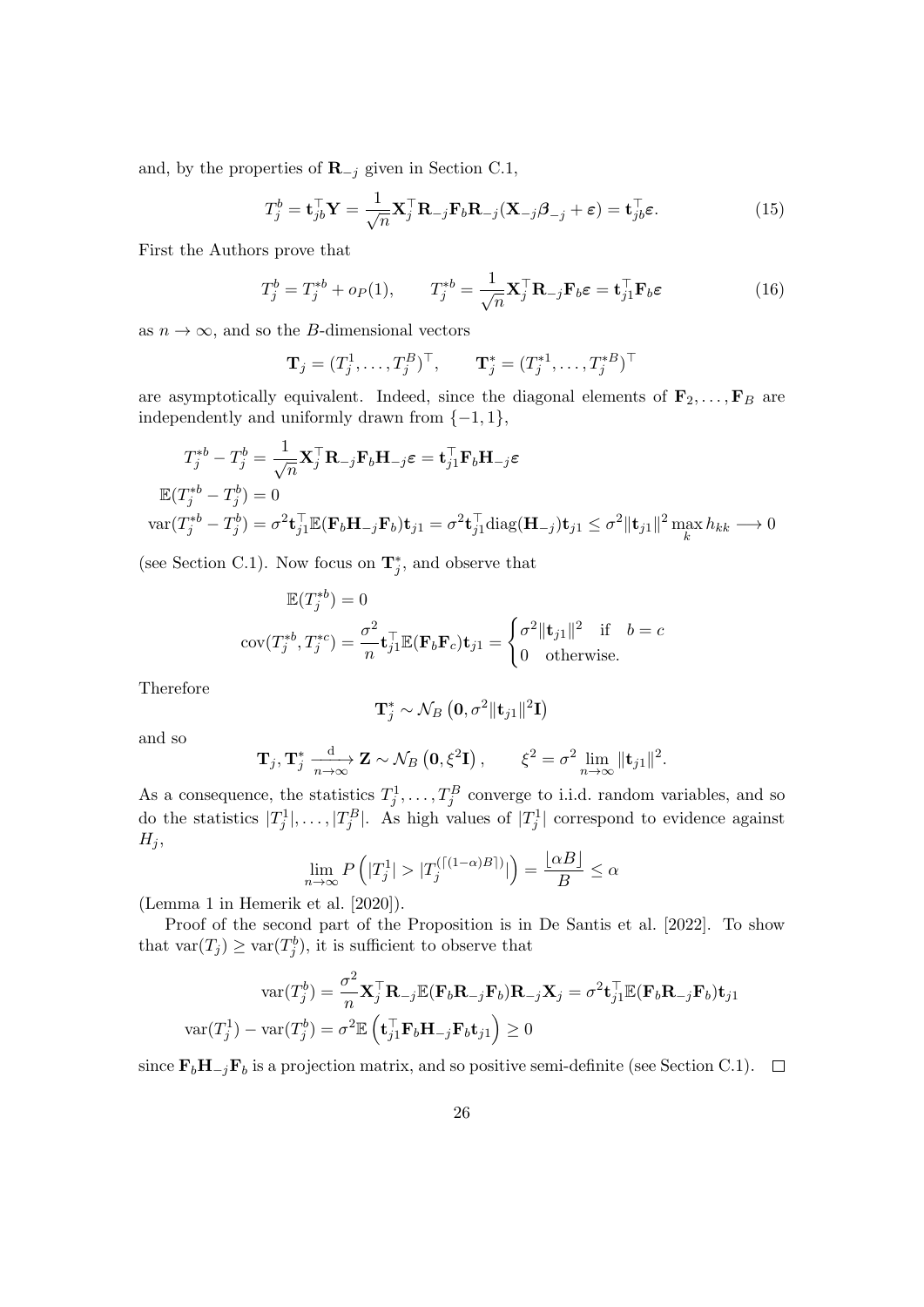**Theorem [1.](#page-5-1)** The test that rejects  $H_j$  when  $|\tilde{T}_j^1| > |\tilde{T}_j^{(\lceil (1-\alpha)B \rceil)}|$  $\int_{j}^{(\lfloor(1-\alpha)D\rfloor)}$  is an  $\alpha$ -level test for any  $j \in \mathcal{M}$ .

Proof. Proof of the theorem for the more general case of generalized linear models is in [De Santis et al.](#page-14-10) [\[2022\]](#page-14-10), and we recall it here for the case of the linear model. Fix any  $j \in \mathcal{M}$ , and consider any couple of transformations  $b, c \in \{1, ..., B\}$ . Assume that  $H_j$ is true, so that from [\(15\)](#page-25-0) we have

$$
\tilde{T}^b_j = \tilde{\mathbf{t}}_{jb}^\top Y = \tilde{\mathbf{t}}_{jb}^\top \varepsilon.
$$

Then consider the B-dimensional vector  $\tilde{\mathbf{T}}_j = (\tilde{T}_j^1, \dots, \tilde{T}_j^B)^{\top}$ . Similarly to the proof of Proposition [1,](#page-4-3)

$$
\mathbb{E}(\tilde{T}_j^b) = 0
$$
  
cov $(\tilde{T}_j^b, \tilde{T}_j^c) = \sigma^2 \mathbb{E}(\tilde{\mathbf{t}}_{jb}^{\top} \tilde{\mathbf{t}}_{jc}) = \begin{cases} \sigma^2 & \text{if } b = c \\ 0 & \text{otherwise.} \end{cases}$ 

Hence  $\tilde{\mathbf{T}}_j \sim \mathcal{N}_B(0, \sigma^2 I)$  is a vector of i.i.d. random variables, and so also  $|\tilde{T}_j^1|, \ldots, |\tilde{T}_j^B|$ are i.i.d. random variables. As high values of  $|T_j^1|$  correspond to evidence against  $H_j$ , then

$$
P\left(|\tilde{T}_j^1| > |\tilde{T}_j^{(\lceil (1-\alpha)B \rceil)}|\right) = \frac{\lfloor \alpha B \rfloor}{B} \le \alpha
$$

by the Monte Carlo testing principle [\[Lehmann and Romano, 2005\]](#page-14-13).

**Lemma [1.](#page-5-3)** The test that rejects  $H_{\mathcal{S}}$  when  $\tilde{T}_{\mathcal{S}}^1 > \tilde{T}_{\mathcal{S}}^{(\lceil (1-\alpha)B \rceil)}$  $S^{(1(1-\alpha)D)}$  is asymptotically an  $\alpha$ -level test for any non-empty  $S \subseteq M$ .

*Proof.* Fix any non-empty set  $S = \{j_1, \ldots, j_s\} \subseteq M$ , and assume that  $H_S$  is true. As each  $H_j$  with  $j \in \mathcal{S}$  is individually true, we can write

$$
\mathbf{Y} = \mathbf{X}_{-j_1} \boldsymbol{\beta}_{-j_1} + \boldsymbol{\varepsilon} = \ldots = \mathbf{X}_{-j_s} \boldsymbol{\beta}_{-j_s} + \boldsymbol{\varepsilon}, \qquad \boldsymbol{\varepsilon} \sim \mathcal{N}_n(\mathbf{0}, \sigma^2 \mathbf{I}).
$$

Consider any couple of variables j,  $h \in \mathcal{S}$  and any couple of transformations  $b, c \in \mathcal{S}$  $\{1, \ldots, B\}$ . Similarly to the proof of Proposition 1, define the sB-dimensional vector

$$
\mathbf{T}_{\mathcal{S}} = (T_{j_1}^1, \dots, T_{j_1}^B, \dots, T_{j_s}^1, \dots, T_{j_s}^B)^\top, \qquad T_j^b = \mathbf{t}_{j b}^\top \mathbf{Y} = \mathbf{t}_{j b}^\top \boldsymbol{\varepsilon}.
$$

From [\(16\)](#page-25-1),  $\mathbf{T}_{\mathcal{S}}$  is asymptotically equivalent to

$$
\mathbf{T}_{\mathcal{S}}^* = (T_{j_1}^{*1}, \dots, T_{j_1}^{*B}, \dots, T_{j_s}^{*1}, \dots, T_{j_s}^{*B})^{\top}, \qquad T_j^{*b} = \mathbf{t}_{j1}^{\top} \mathbf{F}_b \varepsilon
$$

as  $n \to \infty$ . Moreover,  $\mathbf{T}_{\mathcal{S}}^*$  follows a multivariate normal distribution with

$$
\mathbb{E}(T_j^{*b}) = 0
$$
  
cov $(T_j^{*b}, T_h^{*c}) = \sigma^2 \mathbf{t}_{j1}^\top \mathbb{E}(\mathbf{F}_b \mathbf{F}_c) \mathbf{t}_{h1} = \begin{cases} \sigma^2 \mathbf{t}_{j1}^\top \mathbf{t}_{h1} & \text{if } b = c \\ 0 & \text{otherwise.} \end{cases}$ 

 $\Box$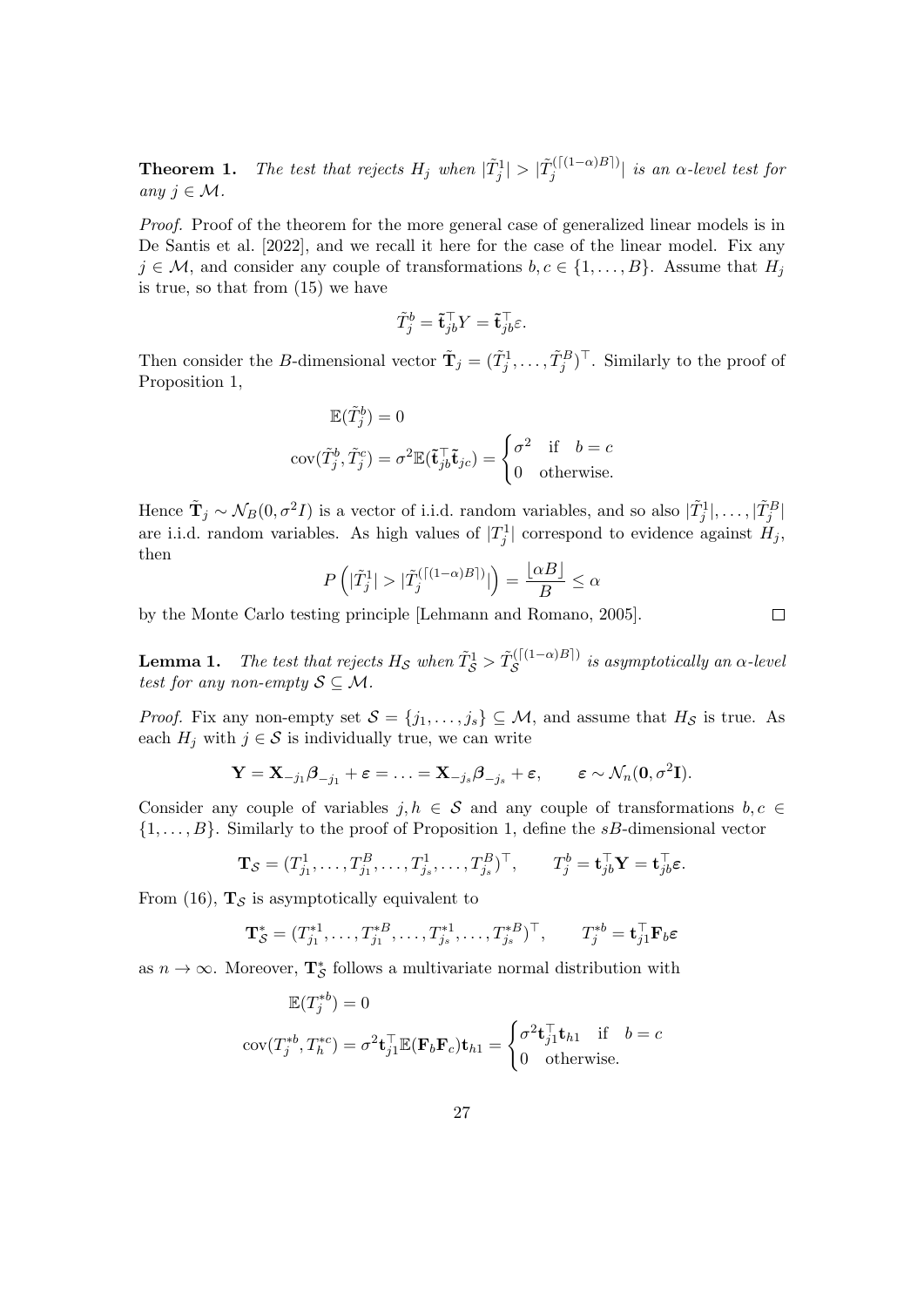Then

$$
\mathbf{T}_{\mathcal{S}}, \mathbf{T}_{\mathcal{S}}^* \xrightarrow[n \to \infty]{} \mathbf{Z} \sim \mathcal{N}_{sB} \left( \mathbf{0}, \mathbf{\Xi} \otimes \mathbf{I} \right)
$$

where ⊗ denotes the Kronecker product and

$$
\mathbf{I} \in \mathbb{R}^{B \times B}, \qquad \mathbf{\Xi} = (\xi_{k\ell}) \in \mathbb{R}^{s \times s}, \qquad \xi_{k\ell} = \sigma^2 \lim_{n \to \infty} \mathbf{t}_{j_k}^{\top} \mathbf{t}_{j_{\ell}1}.
$$

Equivalently, we can say that

$$
\begin{pmatrix} T_{j_1}^1 & \cdots & T_{j_s}^1 \\ \vdots & & \vdots \\ T_{j_1}^B & \cdots & T_{j_s}^B \end{pmatrix} \xrightarrow[n \to \infty]{\text{d}} Z' \sim \mathcal{MN}_{s \times B} (\mathbf{0}, \mathbf{I}, \mathbf{\Xi})
$$

where  $\mathcal{MN}_{s \times B}$  denotes the matrix normal distribution.

Hence the B vectors of effective scores  $(T_{j_1}^1, \ldots, T_{j_s}^1), \ldots, (T_{j_1}^B, \ldots, T_{j_s}^B)$  converge to i.i.d. random vectors, and so do the B vectors of the absolute values of standardized scores  $(|\tilde{T}_{j_1}^1|, \ldots, |\tilde{T}_{j_s}^1|, \ldots, |\tilde{T}_{j_1}^B|, \ldots, |\tilde{T}_{j_s}^B|)$ . Therefore the combinations of their elements  $\tilde{T}_{\mathcal{S}}^1, \ldots, \tilde{T}_{\mathcal{S}}^B$  defined in [\(8\)](#page-5-4) converge to i.i.d. random variables. Moreover, for each variable j high values of  $|\tilde{T}_j^1|$  correspond to evidence against  $H_j$ , and g is increasing in each argument. Therefore high values of  $\tilde{T}_{\mathcal{S}}^1$  correspond to evidence against  $H_{\mathcal{S}}$ . From [Hemerik et al.](#page-14-9) [\[2020\]](#page-14-9) (see Lemma 1),

$$
\lim_{n \to \infty} P\left(\tilde{T}_{\mathcal{S}}^1 > \tilde{T}_{\mathcal{S}}^{(\lceil (1-\alpha)B \rceil)}\right) = \frac{\lfloor \alpha B \rfloor}{B} \le \alpha.
$$

**Theorem [2.](#page-6-0)** The test that rejects  $H_{\mathcal{S}}$  when  $\tilde{U}_{\mathcal{S}}^1 > \tilde{U}_{\mathcal{S}}^{(\lceil (1-\alpha)B \rceil)}$  $S^{((1-\alpha)D)}$  is asymptotically an  $\alpha$ -level test for any non-empty  $S \subseteq \mathcal{M}$ .

*Proof.* Fix any non-empty set  $S = \{j_1, \ldots, j_s\} \subseteq M$ , and assume that  $H_S$  is true. Then consider any split  $q \in \{1, ..., Q\}$ , any couple of variables  $j, h \in S$  and any couple of transformations  $b, c \in \{1, ..., B\}$ . Moreover, suppose that the variable selection procedure selects all active variables; by Assumption [2,](#page-3-0) this is true at least asymptotically, so this assumption does not affect asymptotic results. As  $H_i$  is true and all active variables are contained in  $\mathcal{A}^q$ , we can write

$$
\mathbf{Y}_{\mathcal{D}^{q}}=\mathbf{X}_{-j;\mathcal{D}^{q},\mathcal{A}^{q}}\boldsymbol{\beta}_{-j;\mathcal{A}^{q}}+\boldsymbol{\varepsilon}_{\mathcal{D}^{q}}, \qquad \boldsymbol{\varepsilon}_{\mathcal{D}^{q}}\sim \mathcal{N}_{n/2}(\mathbf{0},\sigma^{2}\mathbf{I})
$$

considering only observations in  $\mathcal{D}^q$  and variables in  $\mathcal{A}^q$ . The effective score [\(6\)](#page-4-1) for this model is

$$
T_j^{qb} = \begin{cases} \frac{1}{\sqrt{n}} \mathbf{X}_{j;\mathcal{D}^q}^\top \mathbf{R}_{-j;\mathcal{D}^q,\mathcal{D}^q}^q \mathbf{F}_{b;\mathcal{D}^q,\mathcal{D}^q} \mathbf{R}_{-j;\mathcal{D}^q,\mathcal{D}^q}^q \mathbf{Y}_{\mathcal{D}^q} & \text{if } j \in \mathcal{A}^q\\ 0 & \text{otherwise} \end{cases} = \frac{1}{\sqrt{n}} \mathbf{X}_j^\top \mathbf{R}_{-j}^q \mathbf{F}_b \mathbf{R}_{-j}^q \mathbf{Y}.
$$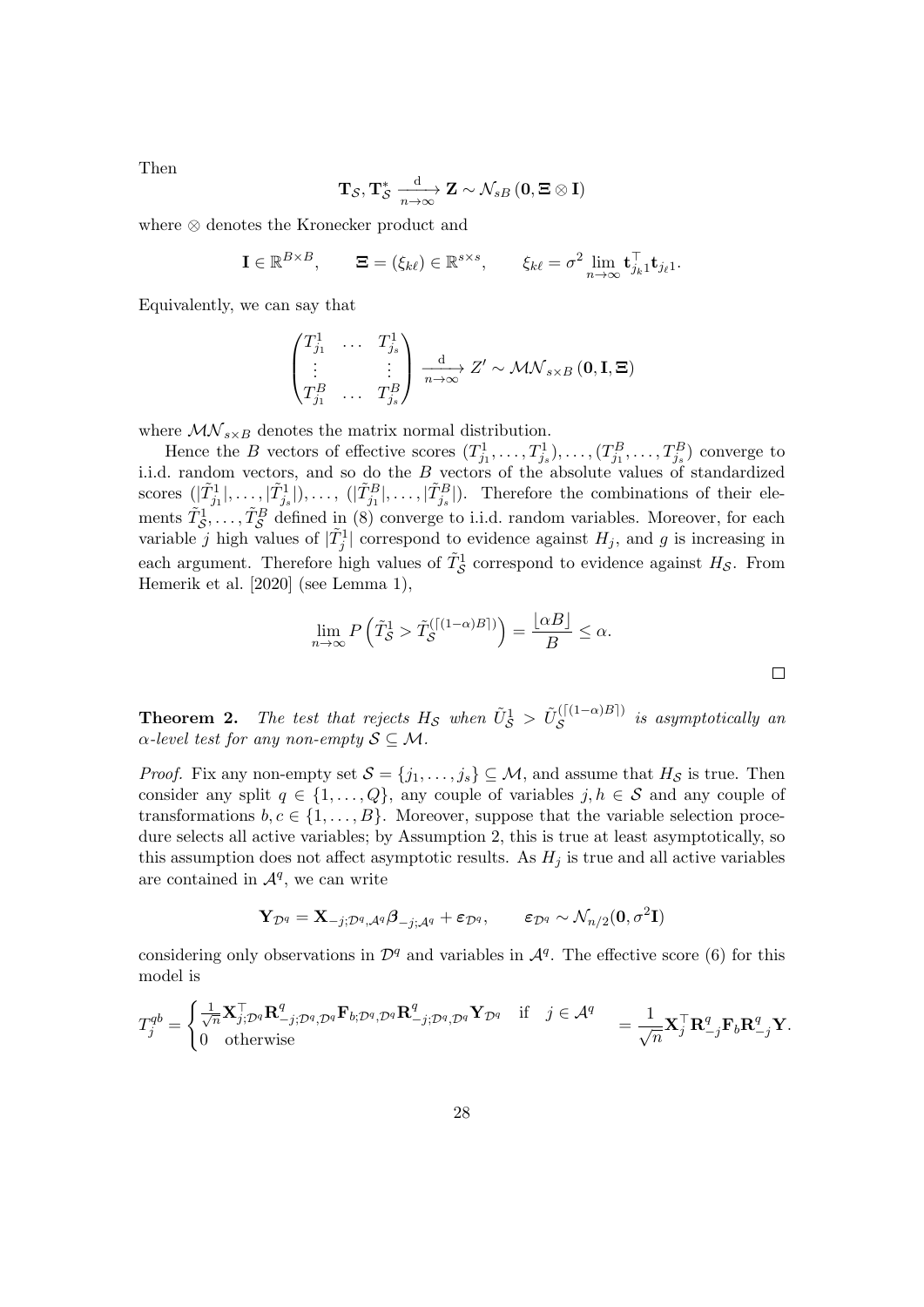Indeed, the matrix  $\mathbf{R}^q$  $\frac{q}{q-j}$  given in [\(5\)](#page-4-2) has non-null elements only corresponding to observations in  $\mathcal{D}^q$  if j is selected, and is null otherwise. From [\(16\)](#page-25-1), as  $n \to \infty$  we have

$$
T_j^{qb} = T_j^{*qb} + o_P(1), \qquad T_j^{*qb} = \frac{1}{\sqrt{n}} \mathbf{X}_j^\top \mathbf{R}_{-j}^q \mathbf{F}_b \varepsilon
$$

and, summing over the splits,

$$
U_j^b = \sum_{q=1}^Q T_j^{qb} = \mathbf{u}_{jb}^\top \boldsymbol{\varepsilon} = U_j^{*b} + o_P(1), \qquad U_j^{*b} = \sum_{q=1}^Q T_j^{*qb} = \mathbf{u}_{j1}^\top \mathbf{F}_b \boldsymbol{\varepsilon}.\tag{17}
$$

Therefore the two sB-dimensional vectors

<span id="page-28-0"></span>
$$
\mathbf{U}_{\mathcal{S}} = (U_{j_1}^1, \dots, U_{j_1}^B, \dots, U_{j_s}^1, \dots, U_{j_s}^B)^\top
$$
  

$$
\mathbf{U}_{\mathcal{S}}^* = (U_{j_1}^{*1}, \dots, U_{j_1}^{*B}, \dots, U_{j_s}^{*1}, \dots, U_{j_s}^{*B})^\top
$$

are asymptotically equivalent.

The second part of the proof is analogous the the proof of Lemma [1.](#page-5-3) Indeed, it is sufficient to observe that  $\mathbf{U}_{\mathcal{S}}^*$  follows a multivariate normal distribution with

$$
\mathbb{E}(U_j^{*b}) = 0
$$
  
cov $(U_j^{*b}, U_h^{*c}) = \sigma^2 \mathbf{u}_{j1}^\top \mathbb{E}(\mathbf{F}_b \mathbf{F}_c) \mathbf{u}_{h1} = \begin{cases} \sigma^2 \mathbf{u}_{j1}^\top \mathbf{u}_{h1} & \text{if } b = c \\ 0 & \text{otherwise.} \end{cases}$ 

Therefore

$$
\mathbf{U}_{\mathcal{S}}, \mathbf{U}_{\mathcal{S}}^* \xrightarrow[n \to \infty]{} \mathbf{Z} \sim \mathcal{N}_{sB} \left( \mathbf{0}, \mathbf{\Xi} \otimes \mathbf{I} \right)
$$

with

$$
\mathbf{I} \in \mathbb{R}^{B \times B}, \qquad \mathbf{\Xi} = (\xi_{k\ell}) \in \mathbb{R}^{s \times s}, \qquad \xi_{k\ell} = \sigma^2 \lim_{n \to \infty} \mathbf{u}_{j_k 1}^{\top} \mathbf{u}_{j_{\ell} 1}.
$$

As the B vectors  $(U_{j_1}^1, \ldots, U_{j_s}^1), \ldots, (U_{j_1}^B, \ldots, U_{j_s}^B)$  converge to i.i.d. random vectors, also the B vectors  $(|\tilde{U}_{j_1}^1|, \ldots, |\tilde{U}_{j_s}^1|, \ldots, |\tilde{U}_{j_1}^B|, \ldots, |\tilde{U}_{j_s}^B|)$  converge to i.i.d. random vectors. Then the combinations of their elements  $\tilde{U}^1_S, \ldots, \tilde{U}^B_S$  given in [\(11\)](#page-6-1) converge to i.i.d. random variables. As g is increasing in each argument, high values of  $\tilde{U}_{\mathcal{S}}^1$  correspond to evidence against  $H_{\mathcal{S}}$  and, from [Hemerik et al.](#page-14-9) [\[2020\]](#page-14-9) (see Lemma 1),

$$
\lim_{n \to \infty} P\left(\tilde{U}_{\mathcal{S}}^1 > \tilde{U}_{\mathcal{S}}^{(\lceil (1-\alpha)B \rceil)}\right) = \frac{\lfloor \alpha B \rfloor}{B} \le \alpha.
$$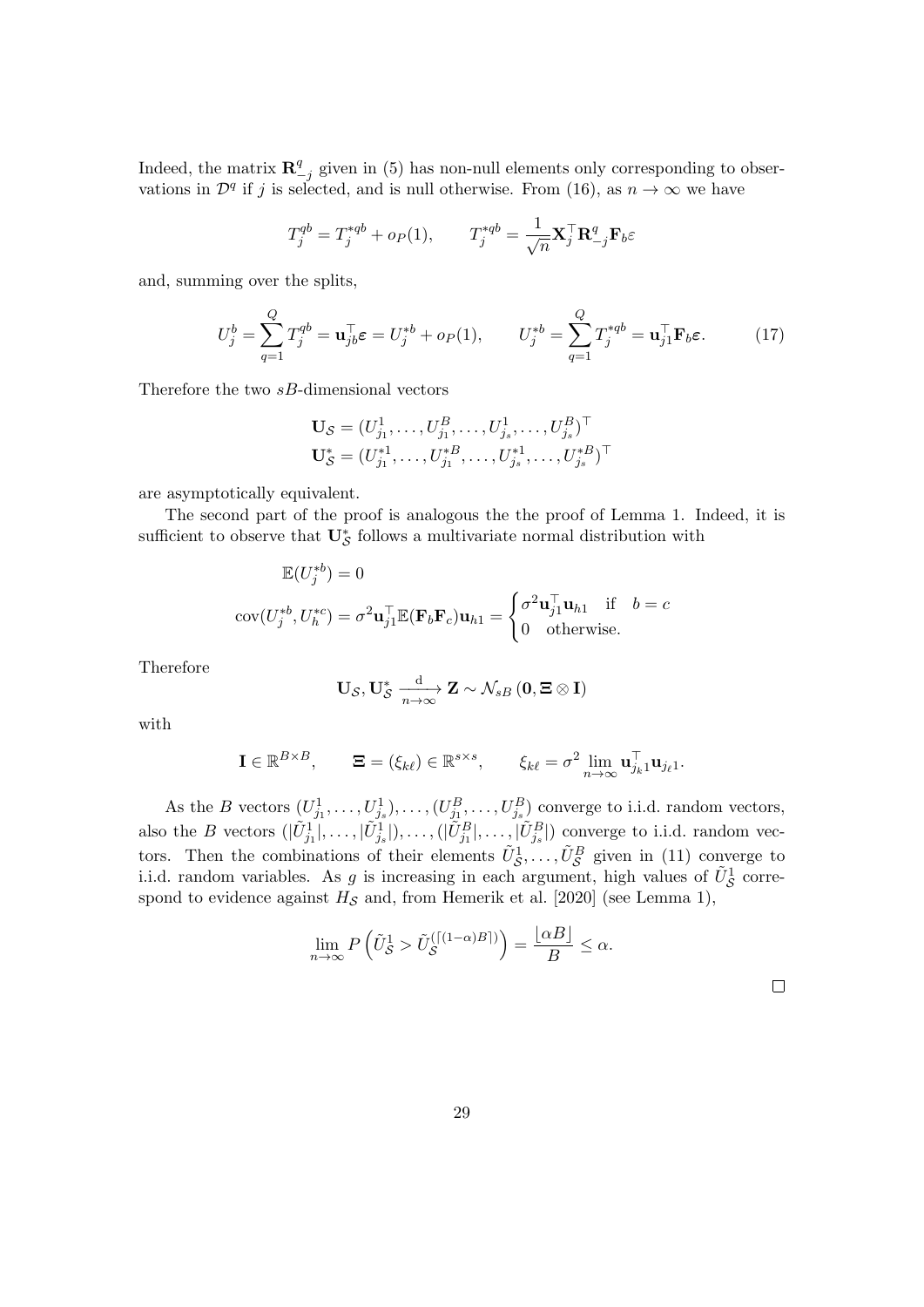**Theorem [3](#page-7-1)** The test that rejects  $H_{\mathcal{S}}$  when  $\tilde{V}_{\mathcal{S}}^1 > \tilde{V}_{\mathcal{S}}^{(\omega)}$  $\mathcal{S}^{(\omega)}$  is asymptotically an  $\alpha$ -level test for any non-empty  $S \subseteq \mathcal{M}$ .

*Proof.* Proof of the theorem follows directly from the proof of Theorem [2.](#page-6-0) Fix any nonempty set  $S = \{j_1, \ldots, j_s\} \subseteq M$ , and assume that  $H_S$  is true. Then consider any couple of splits  $q, r \in \{1, ..., Q\}$ , any couple of variables  $j, h \in S$  and any couple of transformations  $b, c \in \{1, ..., B\}$ . Moreover, suppose that the variable selection procedure selects all active variables; by Assumption [2,](#page-3-0) this is true at least asymptotically, so this assumption does not affect asymptotic results.

Consider the vector

$$
\mathbf{V}_{\mathcal{S}} = (V_{j_1}^1, \dots, V_{j_1}^B, \dots, V_{j_s}^1, \dots, V_{j_s}^B)^{\top}, \qquad V_j^b = \frac{1}{\sqrt{n}} \mathbf{X}_j^{\top} (\mathbf{R}_{-j}^1 + \dots + \mathbf{R}_{-j}^Q) \mathbf{F}_b (\mathbf{R}_{-j}^1 + \dots + \mathbf{R}_{-j}^Q) \mathbf{Y}.
$$

From [\(16\)](#page-25-1) we have

$$
\frac{1}{\sqrt{n}} \mathbf{X}_{j}^{\top} \mathbf{R}_{-j}^{q} \mathbf{F}_{b} \mathbf{R}_{-j}^{r} \mathbf{Y} = \begin{cases} \frac{1}{\sqrt{n}} \mathbf{X}_{j}^{\top} \mathbf{R}_{-j}^{q} \mathbf{F}_{b} \varepsilon + o_{P}(1) & \text{if } j \in \mathcal{A}^{r} \\ 0 & \text{otherwise} \end{cases}
$$

and so

$$
V_j^b = a_j U_j^{*b} + o_P(1), \qquad a_j = |\{q : j \in \mathcal{A}^q\}|
$$

where

$$
U_j^{*b} = \frac{1}{\sqrt{n}} \mathbf{X}_j^\top \bar{\mathbf{R}}_{-j} \mathbf{F}_b \varepsilon
$$

is the same as defined in  $(17)$ . From the proof of Theorem [2,](#page-6-0) we have that the B vectors  $(V_{j_1}^1, \ldots, V_{j_s}^1), \ldots, (V_{j_1}^B, \ldots, V_{j_s}^B)$  converge to i.i.d. random vectors, and so do the vectors  $(|\tilde{V}_{j_1}^1|,\ldots,|\tilde{V}_{j_s}^1|,\ldots,|\tilde{V}_{j_1}^B|,\ldots,|\tilde{V}_{j_s}^B|)$ . The combinations of their elements  $\tilde{V}_{\mathcal{S}}^1,\ldots,\tilde{V}_{\mathcal{S}}^B$ given in [\(14\)](#page-7-2) converge to i.i.d. random variables. As high values of  $\tilde{V}^1_{\mathcal{S}}$  correspond to evidence against  $H_{\mathcal{S}}$ , from [Hemerik et al.](#page-14-9) [\[2020\]](#page-14-9) (Lemma 1) we have

$$
\lim_{n \to \infty} P\left(\tilde{V}_{\mathcal{S}}^1 > \tilde{V}_{\mathcal{S}}^{(\lceil (1-\alpha)B \rceil)}\right) = \frac{\lfloor \alpha B \rfloor}{B} \le \alpha.
$$

**Lemma [2](#page-17-0)** In the worst case, Algorithm 2 (excluding the variable selection procedure) has computational complexity of order  $n^4QB$ , and memory usage of order  $n^2Q$ .

*Proof.* Fix any  $j \in \mathcal{M}$ , and denote the number of splits where j is selected with  $a_j =$  $|\{q : j \in \mathcal{A}^q\}|$ . Recall that, for square matrices of size n, the computational complexity of multiplication, transposition and inversion is of order  $n^3$ . Hence computing  $\mathbb{R}^4$  $\frac{q}{-j}$  as in [\(9\)](#page-6-2) for all splits that select j requires  $n^3 a_j$  operations. Computing  $U_j^b$  as in [\(10\)](#page-6-3) for all transformations requires  $n^3Ba_j$  operations.